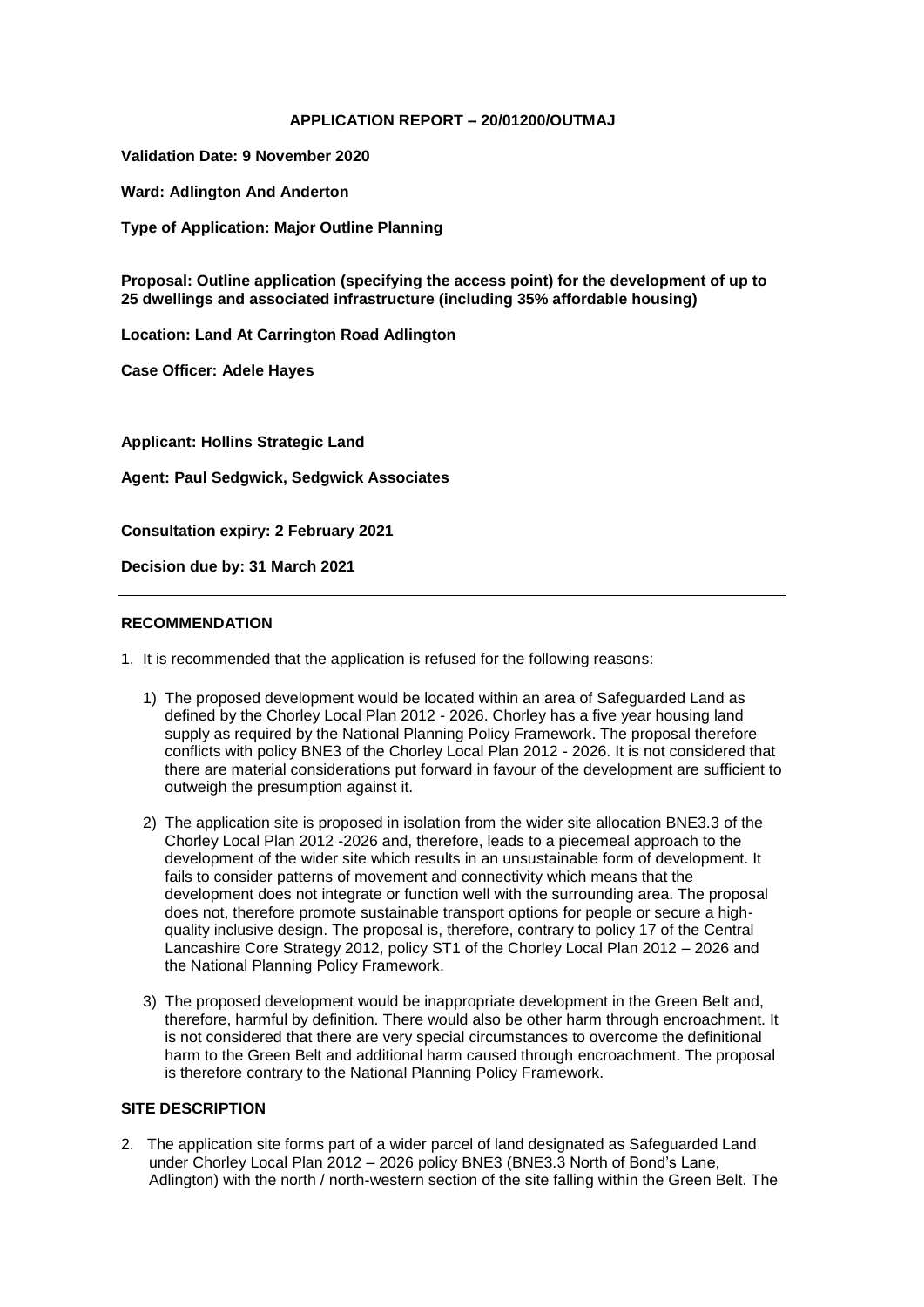site is relatively flat, is undeveloped and relatively well contained, being bordered by allotment gardens to the north east, residential properties to the south east and south west and there is a sand quarry present off the north western site boundary. A Public Right of Way (FP11) runs along the north western boundary of the site.

### **DESCRIPTION OF PROPOSED DEVELOPMENT**

- 3. The application is in outline form, with all matters reserved, except access which would be taken from Carrington Road. The application proposes a residential development of up to 25no. dwellinghouses, of which 35% would be affordable units.
- 4. The application is accompanied by an illustrative masterplan, which shows one possible way in which the site could be developed. The masterplan is only for indicative purposes, but this identifies the part of the site which falls within the Green Belt as an ecological enhancement area / open space and is shown in the submitted drainage strategy as being a proposed SUDs / attenuation basin to serve the proposed development.
- 5. The submission states that a choice of dwellings would be provided including mainly detached and semi-detached houses in a range of sizes which are capable of meeting a wide range of housing needs. It also states that the dwellings would be in a range of heights, from 7 metres to 11 metres, with frontage widths which will be in the range 5 metres to 8 metres.

# **REPRESENTATIONS**

6. 31no. representations have been received citing the following summarised grounds of objection:

### *Principle*

- There are no positives for the local residents in terms of economic or social gains, yet the negatives are plentiful
- Adlington has already had its fair share of development
- Part of the site is Green Belt
- The site is safeguarded land
- Already been subject to two previous applications which have been refused on appeal
- The Chorley Plan has allocated this land as safeguarded BNE3 and this proposal infringes Green Belt. This proposal attempts to discredit the plan but CBC has demonstrated that due provision for residential development has been made. The planning statement criticises "out- of-date policies of the Central Lancashire Core", yet describes this proposal as "sustainable development"
- The destruction of green belt (safeguarded) land yes the UK needs more housing but destroying green belt land to do this will impact on our future generations to come
- The land is safeguarded until 2026 and it should remain undeveloped until at least then
- The priority for housing development should surely be existing brownfield sites or to improve derelict buildings or to invest in run down urban areas to attract residents rather than building new houses on greenfield sites on the fringe of greenbelt land
- There has been a lot of new housing provision in Adlington in recent years and the village has grown in size with reducing services and amenities

### *Highway safety*

- Crash map out of date
- Park Road virtually single track due to vehicles parked on both sides
- Access via 200 year old canal bridge
- Construction traffic accessing the site would be via Carrington Road
- The access via Bonds Lane and Stoner Road is not suitable for earth moving machinery, large delivery vehicle, earth removing vehicles and large construction equipment due to the very tight width of the roads and the residential parking. We have a pupil access onto Bonds Lane and having vehicles entering Bonds Lane causes us great concern due to their size and potential frequency throughout the day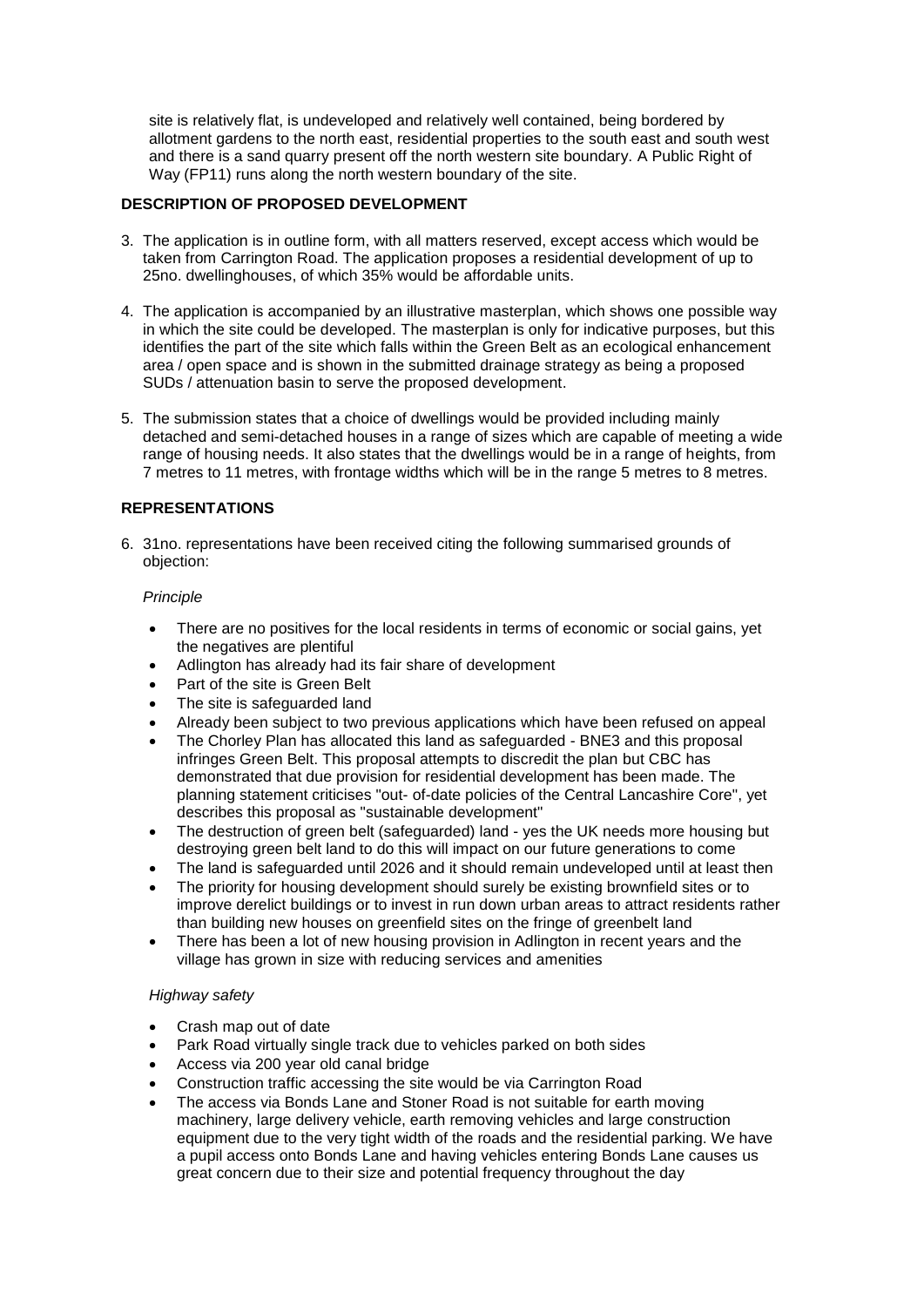- Any vehicles accessing the site, if this route is to be considered, should make journeys outside of school start and finishing times to not only allow our children to arrive at school safely but also to allow parents to drop their children off safely
- Contractor parking we are assuming would be on the development site only The neighbouring roads are already busy and the potential use of Bonds Lane / Stoner Road
- We feel the transport assessment submitted does not take into account peak vehicle movements especially during the school term
- It does not address the additional impact that construction traffic would have on the road network and it also shows a lack of understanding of the local vehicle issues in the area that we are in constant discussion with the Council
- We would like assurances that the developments emergency access route adjacent to the school via Bonds Lane / Stoner Road is limited to this activity only
- What assurances does the developer provide that bollard restrictions proposed would not be removed by residents and this route used as a short cut to Park Road?
- Proposed site of 25 houses would generate a potential 50 additional vehicle movements from the houses alone on the highways around the school
- Poor access to this specific piece of land exacerbated by new heavy construction traffic for the development
- The 'giant cul de sac' nature of Park Rd leads to traffic jams
- It will result in an increase in traffic which is unacceptable
- The access is via Park Road which is heavily used and passes a school will result in more traffic with no alternative route out of this part of Adlington
- This could endanger life in terms of access for the emergency services or school children crossing a busy road
- A few months ago a serious crash on Park Road blocked the whole estate in for several hours
- One road as an exit cannot take anymore traffic
- If they want access, make them build a bridge over the canal so that access is direct onto the A6 and not down a narrow very unsuitable road
- Cars parked both sides of Park Road would be a massive problem for construction traffic
- The canal bridge may not be able to cope with the extra volume and weight of traffic or construction vehicles
- Would the emergency exit to Stonor Road be for occasional emergency vehicles or for the residents to use as a rat run off the estate?
- Previous applications 83/00112 and 81/01046 were rejected on access grounds and the situation is considerably worse nearly 40 years later - this proposal contains no new solutions
- In the transport statement, it states that existing footways are 2m in width have measured Carrington Rd as 1.8m and some pavements on Stonor Rd and Bonds Lane are less -this is also illustrated in the illustrative masterplan as the pavements have been drawn across existing residents' gardens to make the road look wider than it actually is
- The data obtained by using TRICS methodology is only a prediction, it does not and cannot make any claim to certainty
- There is room for a margin of error or it could simply be wrong
- Therefore, the sentence in the *Transport Statement* that '...this demonstrates that the proposal will not have an impact on the operation and safety of the local highway network' (4.2.5) is incorrect
- It does not demonstrate anything it is nothing more than a prediction and like any prediction should be treated with appropriate caution
- From the sparse data supplied in the *Transport Statement* there does not appear to be a full 'Servicing Vehicle Count' that '…records all vehicles that arrive and depart from a site that perform a certain function' (from *TRICS Good Practice Guide* 2021 page 42, 20.23)
- The *TRICS Good Practice Guide* states that '…it is the responsibility of all TRICS users to ensure that full details of how data was obtained, along with clear explanations of what the data represent, are provided to data recipients' (page 4. 1.6)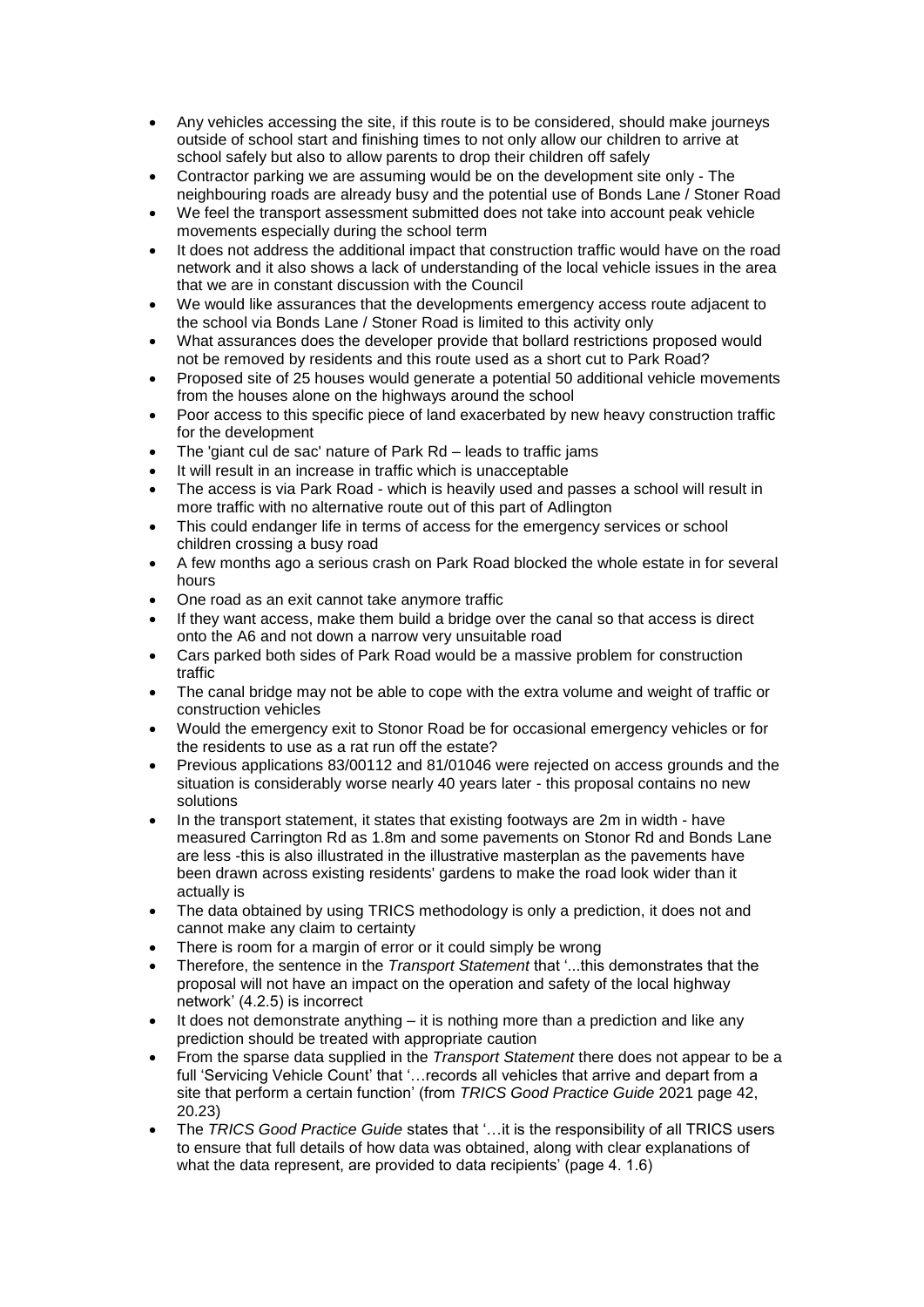- The *Transport Statement* fails to do this primarily because there are no explanations provided which are accessible to a layman
- This is a very specialised area but the *Transport Statement* makes no concessions to someone approaching the topic for the first time
- Just to take one example there is no data provided for weekends; this appears to be standard practice for the TRICS methodology but there is no explanation as to why this is the case
- The biggest problem with the way the TRICS data is used is that it only gives a partial account of the traffic flow situation in the area
- The *Transport Statement* makes the point that the traffic flow predictions obtained from TRICS '…represents an imperceptible impact on the surrounding network.' (4.2.5)
- However, the full impact can only be worked out if there are traffic flow studies on Carrington Road, Park Road and the surrounding area and crucially on the area round the school and the bridge
- The way the TRICS data is used is therefore misleading: the full picture can only be constructed if the estimated traffic flow from the proposed development is added to the already existing traffic flows in the area
- Only this figure can give something like an accurate assessment of the overall impact of the extra traffic flow from the proposed development
- This work has not been done, or if it has been done it is not being disclosed, the *Transport Statement* therefore lacks connections and context and exists only *in vacuo*
- To take a set of *predictive* data without taking into account the *existing* physical infrastructural environment, already existing traffic flows, vehicle ownership patterns, traffic density, parking problems (particularly acute on Park Road) etc. demonstrates shoddy thinking and is quite simply wrong
- The *Transport Statement* predicts a total of 13 arrivals and departures in the peak AM period and 12 arrivals and departures in the peak PM period
- If traffic flows are so slight could Sedgwick Associates or Hollins Strategic Land explain why the proposed development has parking space for 25 vehicles?

# *Public right of way*

- There is an existing Public Right of Way in the form of a footpath that runs along the north western boundary of the proposal site
- There is a further well established connection between the PRoW route and Carrington Road
- The existence of the PRoW route and potential opportunity for enhancement of access that this presents have been woefully overlooked in the Transport Statement submitted with the application
- As such, the proposal fails to comply with NPPF paragraph 108 which requires appropriate opportunities to promote sustainable transport modes to be taken up
- The PRoW offers a direct connection between the site and the canal towpath, a popular leisure and utility route, as well as the wider PRoW network
- This has the potential to offer significant benefit to residential development in this location
- The route is well used by local residents to access the PRoW network
- The current layout will remove this connection, which will have impacts on resident amenity levels
- Whilst acknowledging that the additional link to Carrington Road is not part of the recorded PRoW network, this is a well established pedestrian route, the principles of which could readily be incorporated within the proposed development layout
- The illustrative site layout includes open space provision/ecological enhancement on the northern part of the site
- They request that the authority ensure that access to the PRoW is included as part of the access proposals and also ensure that the quality of the route to the towpath is suitable for future residents, for example by securing surfacing improvements, if planning permission is granted for the development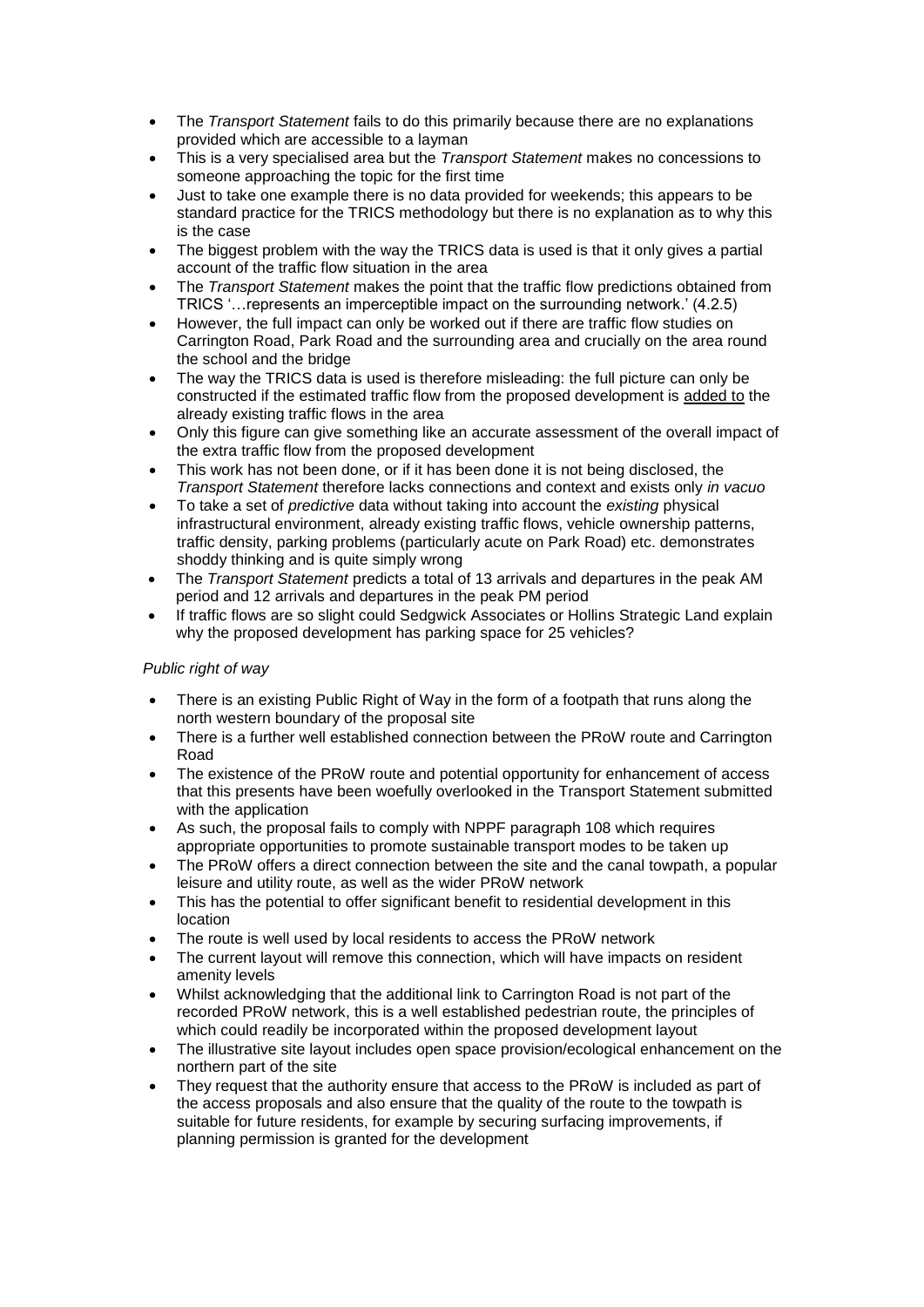# *Infrastructure*

- There are no secondary schools that are within walking distance which will in turn cause increased traffic on already busy roads
- Poor and rapidly decreasing infrastructure in Lower Adlington
- Nothing is ever done to improve the infrastructure
- Local services such as doctors and dentists are already struggling so more residents in the area would cripple them
- Local residents have difficulty getting their child into Adlington Primary School
- LCC recently highlighted a projected shortfall of primary school places without taking into account the Huyton Fields/Terrace development
- To add more competition for places is not fair to existing residents
- The bus service is extremely limited and no use to working people so they will use their cars to commute to work / meagre public transport provision in this part of Adlington
- The train service is not as frequent as the supporting information states
- There is no bank in lower Adlington unlike the supporting statement suggests and no cashpoint.
- Although there is an excellent fruit and vegetable shop it does not provide all the essential
- The nearest comprehensive stores are at the top of Railway Road (Tesco and Co-Op) and too far to walk with heavy shopping, so use of a car is needed
- Local facilities are limited and not as comprehensive as made out in the supporting statement
- Grossly overstate the provision of train and (particularly) bus services
- The local schools are projected to have a shortfall of places very soon and Park Rd is always fully subscribed
- Four of the 'green lights' in section 2.3 of the planning statements are incorrect
- The RBS bank closed some time ago and the description of the small triangle of land at the end of Crook St as a playground/leisure facility/park/amenity area is nonsense
- Although there is a train service it is a pathetic shadow of what a proper, viable train service ought to be with one train per hour to Manchester and services, particularly on Fridays, regularly cancelled at short notice
- The wording of this section (page 12 6.8) gives the appearance that there are three trains every hour to the 'destinations' mentioned, of course this not the case
- Contrary to what Sedgwick Associates might think it is not possible to take a train from Adlington to Buxton direct, you need to change at Stockport, likewise for Huddersfield (you must change at Victoria)
- You might as well say you can get a train from Adlington to Paris (after all you only need to change at Manchester Piccadilly and St. Pancras)
- The 'cycle/footpath link' mentioned on page 5 4.4. is not much more than a gap between two bollards and comes to an abrupt end as soon it engages with Stonor Road
- There is no ongoing cycle path to take you anywhere else

# *Ecology and landscape*

- It is rather misleading to suggest that an ecological area is going to be created for wildlife in the greenbelt area to the north of the site as this is also the proposed location to create the sustainable drainage system
- It is an area of beauty and wildlife
- Bats have been seen flying in this location in the evenings / high levels of nocturnal bat activity means that it is highly likely that bats are roosting in the mature trees on the site
- Understand that great crested newts are present
- Much grassland and many hedgerows have been lost due to tipping and sand extraction meaning an impact on wildlife
- Environmental concerns over the hedgehogs and birds, the cutting down of trees that may not be important to the developers but are to the birds that use them as shelter
- Concerned they will try to take down the large tree that enhances their cul-de-sac
- Describes the site as under-used and unkempt we prefer the phrase "natural, green open space"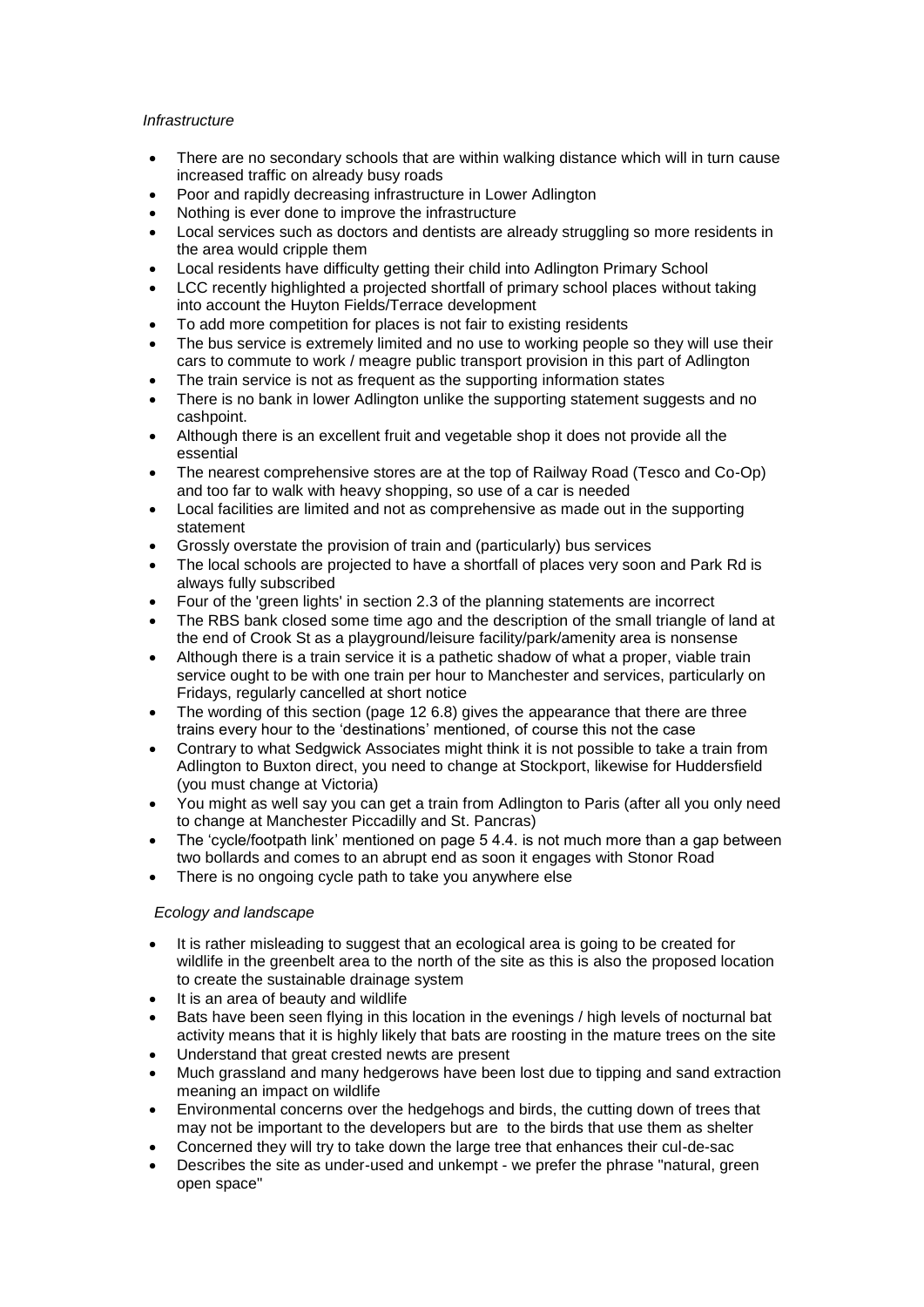- The suggestion that the proposal will increase biodiversity whilst destroying a green field is ridiculous
- Describes the site as 'underused and unkempt grassland' however the field enables an elderly pony to continue to enjoy life and provides residents with the opportunity to watch the abundant wildlife that thrives here
- There are many areas across the country where native ponies are being used due to their selective grazing to re wild meadows and create environments for our declining native wildlife.
- There would be considerably more wildlife present during spring or summer months and certainly more than will be seen during a single hour or so on one day alone
- It describes the field as poor semi-improved grassland with scattered shrubs; however, earlier in the year it was meadow like with flowers attracting bees and invertebrates that sustain our native wildlife
- The scattered shrubs include dense areas of hawthorn and this provides food and shelter for many birds and animals
- It is also not possible to survey for newts in October and yet we know that they are present in the area as we find them in our garden and newt protection nets were put in place around the nearby Sandons Quarry
- The survey also dismisses the importance of the site for amphibians, there are frogs, toads and newts which in turn provide food for other animals
- We have seen hedgehogs and foxes at night time and stoats and weasels during the day
- A kestrel is also regularly seen which reinforces the likely presence of small mammals
- The bird species numbers seem low in comparison to what we see on the field from our property - regularly see birds categorised as priority species
- The survey also dismisses the importance of the hedgerows and thickets of vegetation which are home to many animals
- It is very unlikely that this array of habitats could be mimicked within the small greenbelt area that is also to be used as a sustainable drainage system

# *Drainage and flooding*

- The land around already does not have good drainage and the water table imbalance would make it ten times worse with the amount of water in our gardens
- Flood Risk Assessment is at odds with what we see area bounding Bonds Lane is frequently flooded
- Carrington Road already has issues with flooding to gardens
- This safegarded land helps to lessen the impact of the issues and prevent it becoming a major problem as this area is a natural drainage point
- In the desk top study it states that the topography is rising towards the north of the site, this brings the question of how a sustainable drainage system in this area will help reduce surface run off across the site
- During wetter winter months there is already often standing water on the field and local residents have localised flooding in gardens and on land in between the site and the canal

# *Amenity*

- Stonor Road is very quiet and would be disrupted by pedestrians using it and Bonds Lane as a cut through to Park Road
- Carrington Road is currently a quiet cul-de-sac and it will result in increase traffic along it
- Concerns about the largest house being built right up to their neighbour's fence thus blocking light to their small gardens and it being very intrusive
- Privacy is of concern as the house in question has not got its garden next to ours to set it back like the other houses
- Sedgwicks design and access statement at 3.3 describes the local buildings as being modern 2 storey houses. However at 3.5 they state their build will include properties up to 11 metres high which is their underhanded way of describing three storey houses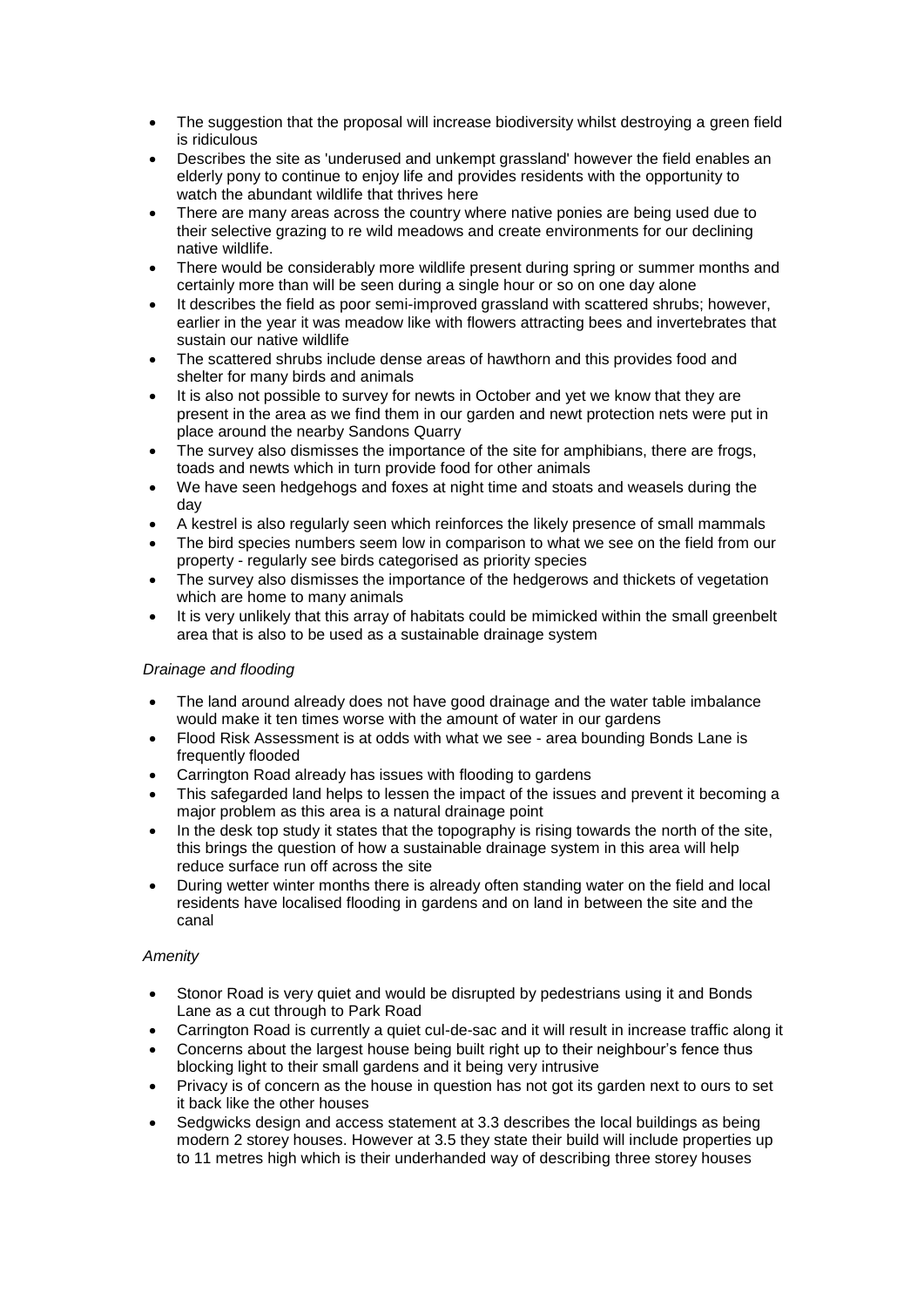- These will not be in keeping and cannot 'relate well to views from public footpaths' as stated in 2.2
- The height of such housing is not in keeping with surrounding properties and will stand out like an eye sore
- Construction noise is of particular concern to the school
- Whilst it is acknowledged that the development is not as large as others within the area. the school has four out of the six classrooms to the rear which is in the direct path of any airborne noise
- The use of power tools, large vehicles, banging of hammers and safety features of reversing vehicles all have the potential to disrupt the teaching in classrooms
- We would welcome the developer identifying measures they are prepared to undertake to limit disruption to the classroom environment.

# *Other*

- Rather than squeeze 25 dwellings on to the site with more cars, lower the amount to 15 dwellings
- The area is already suffering with noise pollution from the sand quarry & should not have to endure yet more disruption
- Feel this application has been put in rather sneakily at a time they are unable to speak out
- Residents at the end of Carrington Rd are already suffering the imposition of a quarry / tip close to the rear of their properties
- This produces plant and machinery noise from 8am lasting throughout the working day
- This will continue for the next 10 years
- Must they now have tolerate the remaining adjacent area of unspoilt land being built upon?
- Where is the environmental benefit of building on previously unsullied land?
- Where is the social benefit of overloading local services thereby disappointing newcomers and worsening the position of existing locals?
- Where is the economic benefit for existing /potential new locals (the landowners and developers take it all and then they leave)?
- The timing of the latest submission, in the middle of a pandemic, with the public preoccupied, could be construed as an attempt to gain approval by the backdoor
- The energy efficiency measures statement also demonstrates the lack of environmental consideration as it dismisses the desired level 6 of the code for sustainable homes and states that CSFH level 4 is appropriate
- Coal report is restricting how much land can be built on, otherwise all the site would be housing
- Will proposed housebuilding impact existing houses due to coal report
- 7. One representation has been received from a local resident who agrees with comments made about increased traffic but believes that new houses are needed but these should be 4/5 bedroom as there is a limited number of larger houses in the lower Adlington area especially for families who want to grow and stay in the area they are living. It is suggested that fewer, larger houses with less cars would be better.

# **CONSULTATIONS**

8. Adlington Town Council Have objected to the application and have made the following comments:

*"Access to the proposed site through Carrington Road, via Park Road is already congested at all times. Any additional traffic would make this problem worse. Carrington Road is a quiet cul-de-sac not designed or constructed for through traffic. The Sedgwick Associates sustainable objectives supporting paper is factually incorrect in respect of some nearby*  facilities. It does not represent current circumstances. There is no bank in lower Adlington. *There is a charge to use the nearest cashpoint facility on Market Street. There is a bus stop on Park Road but the service is extremely limited. The train service stopping in Adlington*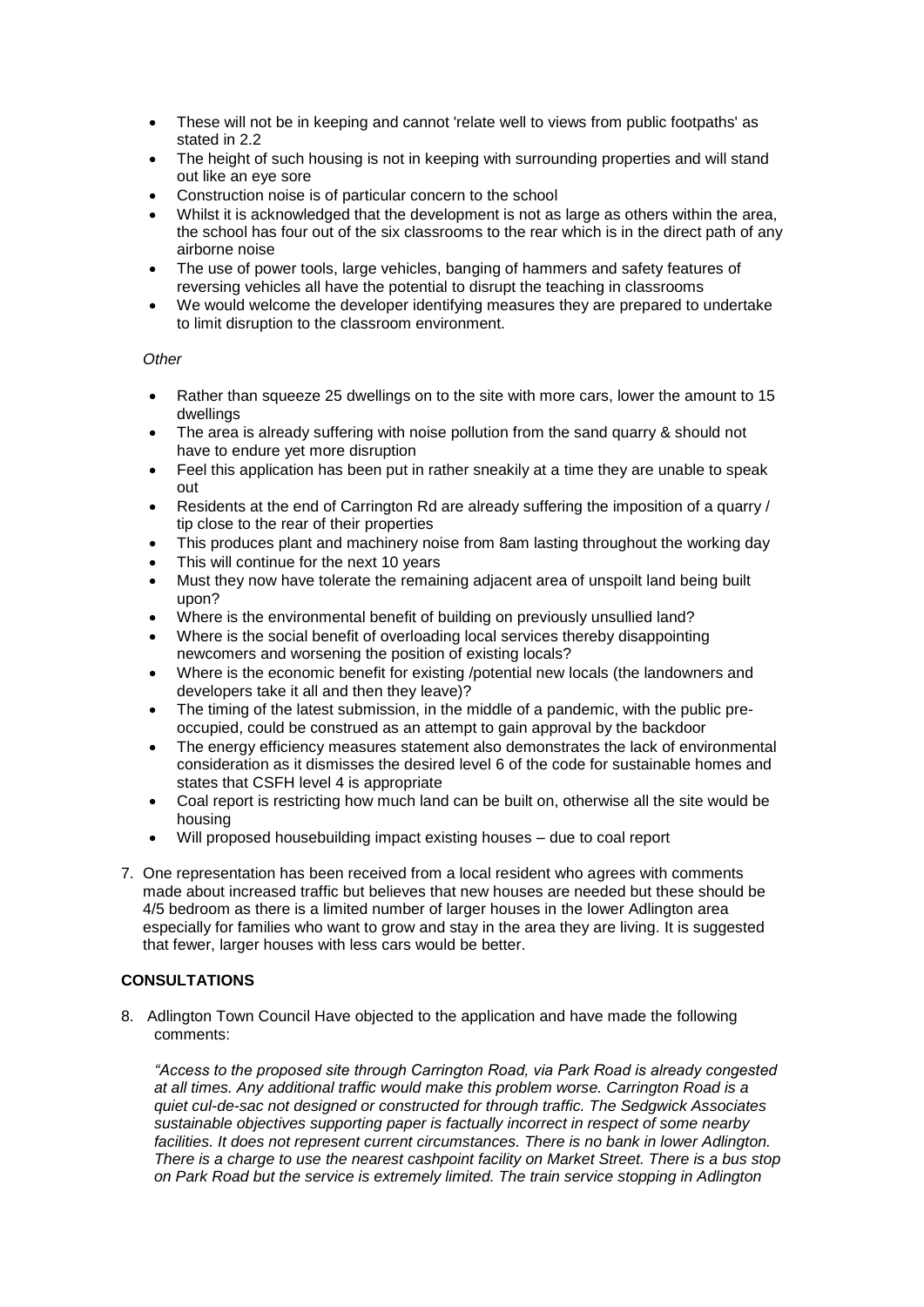*has become less frequent. There is a good quality local fruit and veg shop on Park Road. It does not provide all the essentials. The nearest small supermarkets are 1,400m away. There are no cycle-way facilities. The bus service timetable does not facilitate shops trips. People will use their cars to commute to work and for shopping. Adlington Primary is 240m away but is already over-subscribed. Local residents have difficulty getting their children into this School. It was noted that a small area of open space/ecological enhancement has been proposed at one end of the proposed development".*

- 9. Lancashire Constabulary Architectural Liaison: Make a number of recommendations in relation to designing out crime.
- 10. Environment Agency: No comments have been received.
- 11. Greater Manchester Ecology Unit: Recommend conditions and informatives.
- 12. Waste & Contaminated Land: No objection subject to condition.
- 13. Regulatory Services Environmental Health: Have no objections subject to mitigation measures being in place.
- 14. United Utilities: Advise that there is a public sewer which crosses the site and that they may not permit building over it, or a diversion may be feasible. Also advise that the submitted drainage strategy is unacceptable to United Utilities as it diverts a public sewer through the rear gardens of proposed properties. Accordingly, United Utilities recommend that the surface water drainage scheme is addressed by way of condition. Other conditions are advised including a Construction Risk Assessment Method Statement.
- 15. Lancashire Fire and Rescue Service: No comments have been received.
- 16. Lancashire County Council Highway Services have no objections, subject to conditions relating to a scheme for the construction of the site access.
- 17. Lancashire County Council Education: Request a financial contribution for secondary school places.
- 18. Lead Local Flood Authority: Raise no objection, subject to various conditions.
- 19. Canal & River Trust: No comments have been received.
- 20. The Coal Authority: Has no objection to the proposed development.
- 21. NHS: No comments have been received.
- 22. CIL Officers: Comment that CIL Liability is not calculated at outline application stage. The development will be CIL Liable on approval of the final reserved matters application (if approved).

# **PLANNING CONSIDERATIONS**

### Principle of development

- 23. Section 38(6) of the Planning and Compulsory Purchase Act 2004 provides that if regard is to be had to the development plan for any determination then that determination must be made in accordance with the plan unless material considerations indicate otherwise.
- 24. The Development Plan comprises the adopted Central Lancashire Core Strategy (2012) and the adopted Chorley Local Plan 2012- 2026.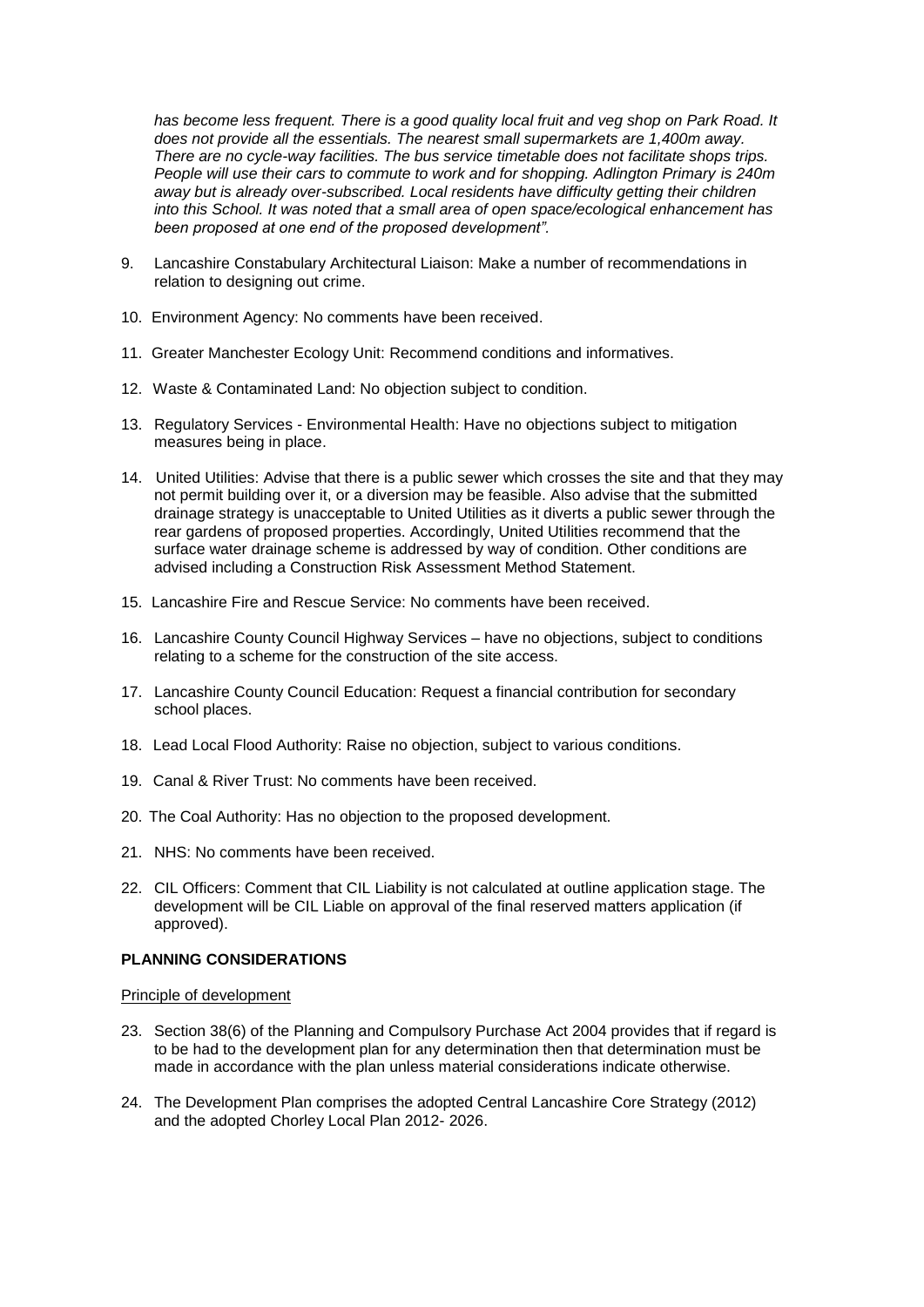- 25. The Central Lancashire Core Strategy was adopted in July 2012 and covers the three neighbouring authorities of Chorley, South Ribble and Preston. The three authorities are a single Housing Market Area (HMA).
- 26. Core Strategy Policy 1 (Locating Growth) identifies Adlington as an Urban Local Service Centre where some growth and investment will be encouraged to help meet local housing and employment needs.
- 27. Core Strategy Policy 4 Housing Delivery of the Plan sets the following minimum requirements for housing development across the Core Strategy area:
	- Preston 507 dwellings pa
	- South Ribble 417 dwellings pa
	- Chorley 417 dwellings pa
- 28. Core Strategy Policy 5 Housing Density indicates densities will be secured in keeping with local areas and which will have no detrimental impact on the amenity, character and appearance, distinctiveness and environmental quality of an area, consideration will also be given to making efficient use of land.
- 29. Core Strategy Policy 7 Affordable and Special Needs Housing of the Plan seeks to ensure sufficient affordable housing and special needs housing is provided to meet housing needs. It sets a requirement of 30% affordable housing on residential schemes in the urban parts of Chorley. In terms of the National Planning Policy Framework major development proposals are defined where 10 or more houses are provided or where the site has an area of 0.5 hectares or more.
- 30. Policy V2 of the Chorley Local Plan 2012 2026 establishes the Settlement Areas in the Borough. Within these areas there is a presumption in favour of appropriate sustainable development, subject to material planning considerations and the other policies of the Development Plan. It is within these areas (and the strategic allocations) that the majority of development is envisaged to take place.
- 31. The application seeks outline planning permission for up to 25no. dwellings on 0.84 hectares of land. The site is adjacent to the settlement area of Adlington and is located on designated safeguarded land, as defined in policy BNE3 of the Chorley Local Plan 2012 – 2026 'Areas of Land Safeguarded for Future Development Needs'. This application site forms part of a wider parcel of safeguarded known as BNE3.3 North of Bond's Lane, Adlington.
- 32. A small part of the site falls within Green Belt and this part of the site is proposed as open space provision. Whilst para 145 of the National Planning Policy Framework (The Framework) allows for the provision of outdoor recreation facilities in the Green Belt provided they preserve the openness of the Green Belt, the open space provision required by Local Plan Policy HS4A to meet the needs of a particular development should be provided within the settlement boundary not within the Green Belt.
- 33. The site was designated as Green Belt in the 1993 Lancashire Structure Plan. It was removed from the Green Belt designation and reallocated as Safeguarded Land along with a number of other sites in the 1997 Chorley Borough Local Plan under the Safeguarded Land policy (Policy C3). In the Chorley Borough Local Plan Review in 2003 the site was again designated as Safeguarded Land under Policy DC3.4.
- 34. The areas of Safeguarded Land covered by Policy DC3 were reviewed as part of the current Local Plan process which started in 2010. The review included a sustainability assessment, and consultation with Lancashire County Council and United Utilities. In order to meet Chorley's housing, employment and open space requirements in the Chorley Local Plan 2015, safeguarded sites that were considered the most suitable, specifically those that were natural extensions to existing settlements, and proved most viable in terms of highways access and the characteristics of the site were allocated. The remaining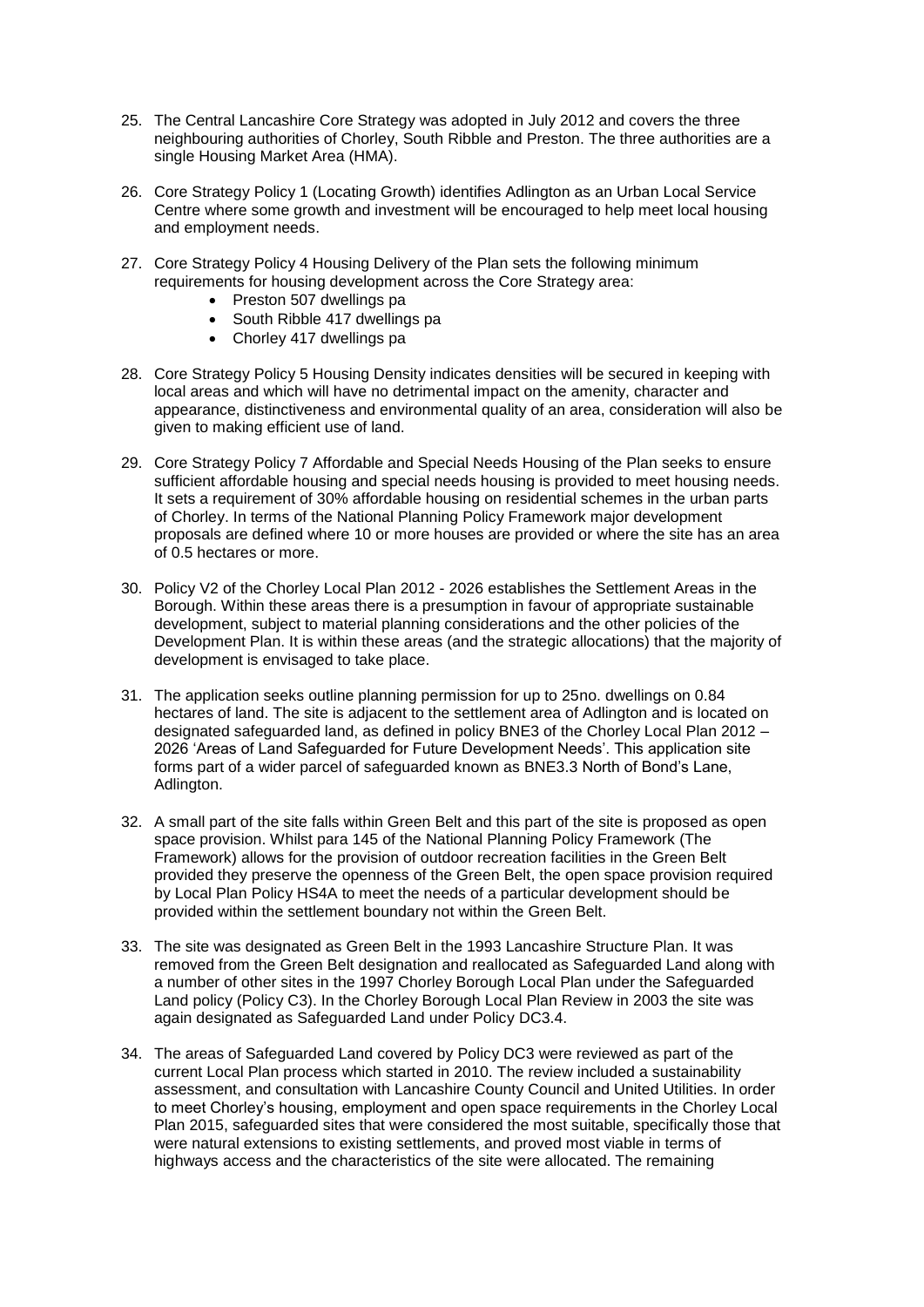Safeguarded Land was retained as Safeguarded Land under Policy BNE3 to provide for potential future development needs beyond the Plan period (i.e. after 2026).

- 35. Policy BNE3 is a restraint policy and states that development other than that permissible in the Green Belt or Area of Other Open Countryside (under Policy BNE2) will not be permitted on Safeguarded Land. The proposal is, therefore, contrary to Policy BNE3.
- 36. Policy BNE3 is in accordance with paragraph 139 of the National Planning Policy Framework (The Framework) (February 2019) which states that local planning authorities should c) "where necessary, identify areas of safeguarded land between the urban area and the Green Belt, in order to meet longer term development needs stretching well beyond the plan period" and d) "make clear that the safeguarded land is not allocated for development at the present time. Planning permission for the permanent development of safeguarded land should only be granted following an update to a plan which proposes the development".

### Other material considerations

- 37. The Framework is a key material consideration. The purpose of the planning system is to contribute to the achievement of sustainable development. There are three overarching objectives, which are interdependent and need to be pursued in mutually supportive ways (so that opportunities can be taken to secure net gains across each of the different objectives). There are three objectives to sustainable development set out at paragraph 8 and it is fundamental that development strikes the correct balance between:
	- Environmental the protection of our natural, built and historic environment.
	- Economic the contribution to building a strong and competitive economy.
	- Social supporting strong, vibrant and healthy communities
- 38. Paragraph 10 of the Framework states that so that sustainable development is pursued in a positive way, at the heart of the Framework is a presumption in favour of sustainable development (paragraph 11).
- 39. Paragraph 11 of the Framework states for decision-taking this means: c) approving development proposals that accord with an up-to-date development plan without delay; or

d) where there are no relevant development plan policies, or the policies which are most important for determining the application are out-of-date, granting permission unless: a. the application of policies in this Framework that protect areas or assets of particular importance provides a clear reason for refusing the development proposed; or b. any adverse impacts of doing so would significantly and demonstrably outweigh the benefits, when assessed against the policies in this Framework taken as a whole.

- 40. The Footnote (6) to paragraph 11 sets out examples of the type of policies that may indicate development should be refused. Footnote 7 makes clear that the tilted presumption in favour of sustainable development will apply where a Local Planning Authority cannot demonstrate a five year supply of deliverable housing sites.
- 41. Paragraph 59 of the Framework confirms the Government's objective of significantly boosting the supply of homes.
- 42. Paragraph 60 of the Framework reinforces that requirements represent the minimum number of homes needed.
- 43. Paragraph 73 of the Framework requires Local Planning Authorities to maintain a supply of deliverable sites sufficient to provide a minimum of five years' worth of housing against their housing requirement set out in adopted strategies or against their local housing need where the strategic policies are more than five years old. Footnote 37 states in circumstances where strategic policies are more than five years old, five year housing land supply should be calculated against Local Housing Need calculated using the Government standard methodology, unless those strategic policies have been reviewed and found not to need updating.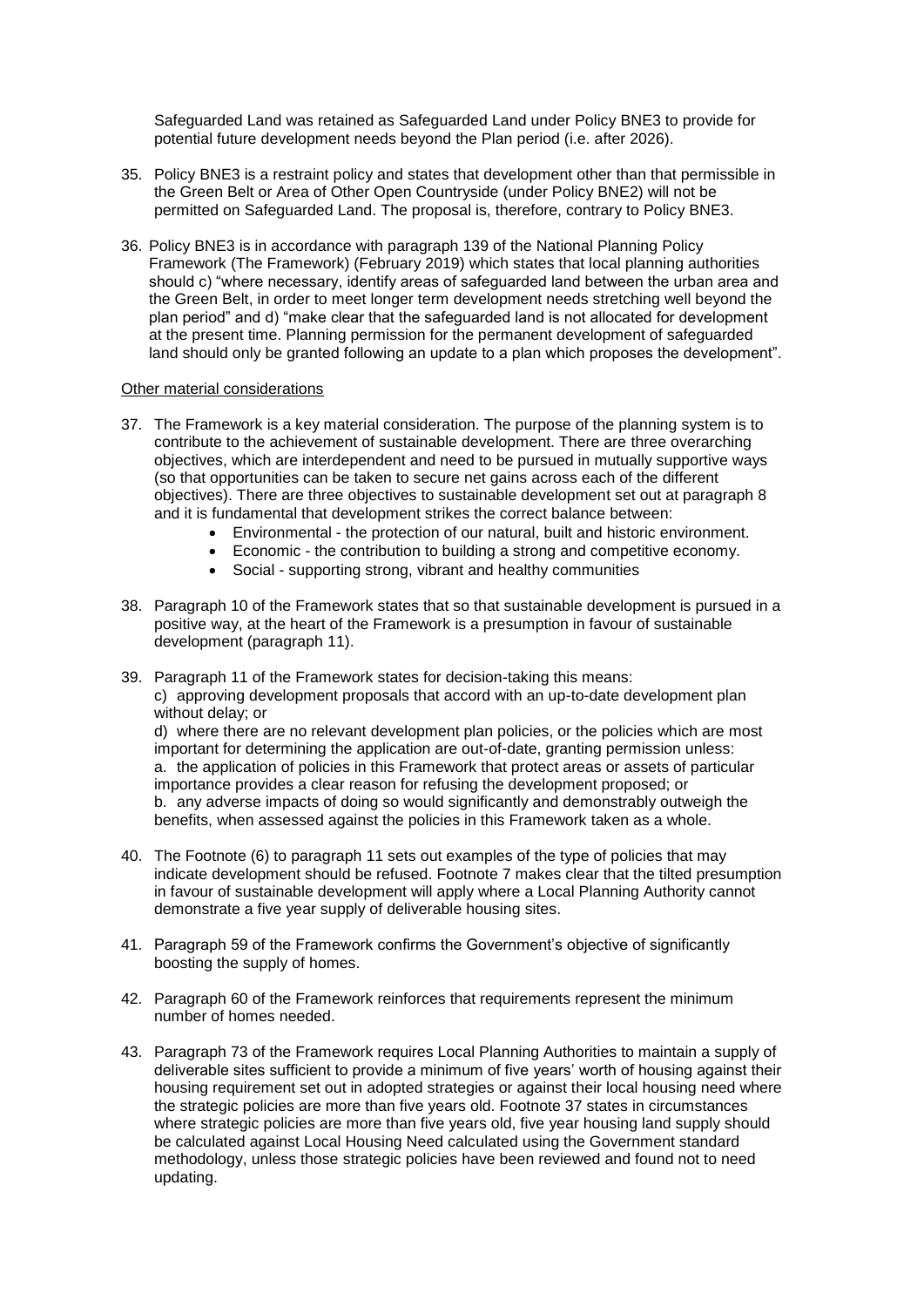- 44. Section 13 of the Framework sets out the Government's policy on protecting Green Belt land. It begins by stating that "the government attaches great importance to Green Belts". The importance of the permanence of the Green Belt is reiterated. Paragraph 139 explains that Local Authorities should, where necessary, identify in their plans areas of 'safeguarded land' between the urban area and the Green Belt, in order to meet longer-term development needs stretching well beyond the plan period. It further states that Local Authorities "should make clear that the safeguarded land is not allocated for development at the present time. Planning permission for the permanent development of safeguarded land should only be granted following a Local Plan review which proposes the development".
- 45. Land is allocated as such to ensure that Green Belt boundaries last for a long time and it is protected from development until a time in the future which it might be required to serve development needs. The main purpose of designating Safeguarded Land in Chorley is to ensure that the inner boundary of the Green Belt will endure in the long term rather than act as a land bank for future development. Designating land as safeguarded does not mean that its development is inevitable in the long term. Retaining this land for future development needs at this time is consistent with the purposes of designating the site as safeguarded land within the Local Plan, in accordance with the Framework.
- 46. The proposed development would result in the irreversible loss of part of a safeguarded greenfield site not required to meet current housing needs at this point in time. The application site is approximately 0.84 hectares, whilst the overall safeguarded site BNE3.3 is 4.03 hectares. This loss weighs heavily against the proposal and is contrary to the prudent use of land and resources in an area where much of the Borough is designated Green Belt. The Framework is clear that safeguarded land is not for development at the present time (i.e. within the Plan period) and planning permission should only be granted following a Local Plan review.

### Housing land supply

- 47. The applicant considers that the Council is unable to demonstrate a five-year housing land supply when considered against the Local Housing Need (LHN) requirement and that two of the most important policies relating to the application site, namely Core Strategy Policy 4 and Chorley Local Plan Policy BNE3, are out of date. They therefore consider that the presumption in favour of sustainable development at Paragraph 11d) of the Framework is engaged.
- 48. The Core Strategy policies are more than five years old (adopted July 2012), however, following the Cardwell Farm decision (Appeal ref: APP/N2345/W/20/3258889 9<sup>th</sup> March 2021) the Council are now using Core Strategy Policy 4 to determine their 5 year housing supply. The Council has a 11.2 year deliverable housing supply over the period 2020 – 2025 based on an annual housing requirement of 144 dwellings which includes a 5% buffer and takes into account the previous oversupply.
- 49. The piecemeal development of this area of safeguarded land prevents the whole allocation being masterplanned and does not allow for infrastructure and services to keep up.
- 50. The position of the Council in respect of Housing Land Supply is set out below:

### The Euxton Lane Inquiry Decision APP/D2320/W/20/3247136 (11 August 2020)

- 51. The appeal was allowed and outline planning permission was granted for the erection of up to 180 dwellings including 30% affordable housing, with public open space, structural planting and landscaping, surface water flood mitigation and attenuation and vehicular access points from School Lane on land at Pear Tree Lane, Euxton, Chorley in accordance with the terms of the application, Ref 19/00654/OUTMAJ.
- 52. Para 10 of the decision states "The presumption in favour of sustainable development in paragraph 11(d) of the Framework directs that, where the policies which are most important for determining the application are out-of-date, the 'tilted balance' applies, whereby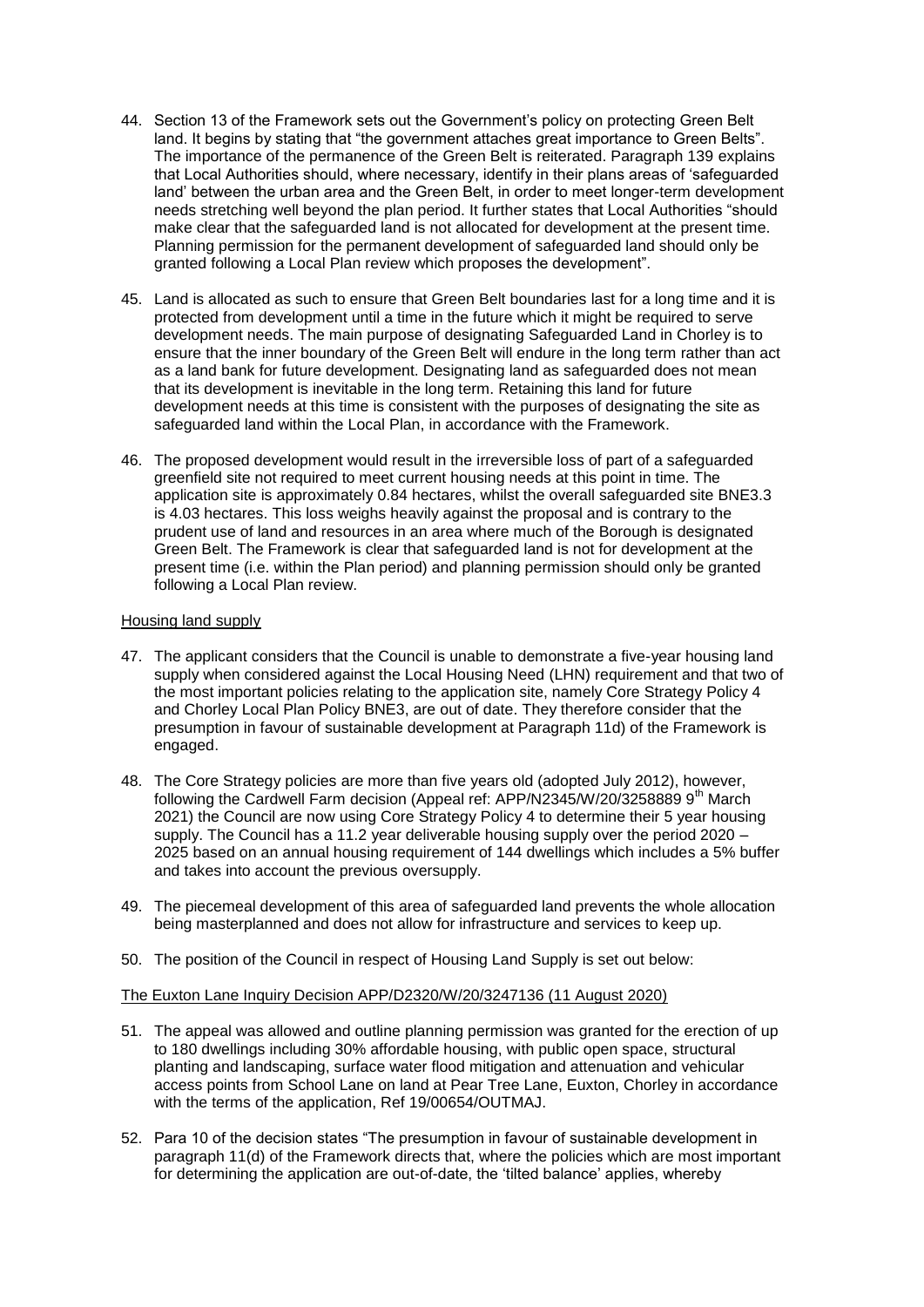permission should be granted unless the policies of the Framework that protect areas or assets of particular importance provide a clear reason for refusing the development proposed, or any adverse impacts of granting permission would significantly and demonstrably outweigh the benefits, when assessed against the policies in the Framework taken as a whole. Paragraph 73 of the Framework also requires local planning authorities (LPAs) to maintain a supply of deliverable sites sufficient to provide a minimum of 5 years' worth of housing against their housing requirement or local housing need. Where an LPA cannot demonstrate a 5 year supply of deliverable sites, Footnote 7 of the Framework establishes that the policies of the development plan which are most important for determining the application are out-of-date".

53. The main issues in the appeal were:

a. Whether or not the Council can demonstrate a 5 year supply of deliverable housing land in Chorley borough, having particular regard to the development plan, relevant national policy and guidance, the housing need or requirement in Chorley and the deliverability of the housing land supply;

b. Whether or not the most important policies of the development plan for determining the appeal are out of date, having particular regard to the 5 year housing land supply position and relevant national policy; and

c. Whether this, or any other material consideration, would justify the proposed development on safeguarded land at this time.

- 54. In respect of the Five Year Housing Supply, the Inspector concluded:
- 55. Para 36 "…I have concluded above that 569 dpa is the appropriate housing requirement figure for Chorley for the purposes of calculating the 5YHLS in this appeal. The main parties dispute the deliverability of an allocated site at Cowling Farm, for which the Council includes 112 dwellings in the supply to the end of March 2025. However, even if the Cowling Farm figure were included in the deliverable supply, 1,617 dwellings would only amount to a 2.7 year supply against the LHN calculated using the standard method, still well below the 5 year requirement. Consequently, it is not necessary for me to consider the evidence for and against the inclusion of the Cowling Farm site any further here".
- 56. Para 37 "…Overall, therefore, in the light of the evidence before me at this appeal, the provisions of the development and the relevant national policy and guidance, I conclude that the Council is unable to demonstrate a 5 year supply of deliverable housing sites measured against the LHN for Chorley".
- 57. In respect of the most important development plan policies the Inspector concluded:
- 58. Para 44 "…. Policies 1 and 4 of the CLCS and Policy BNE3 of the CLP are the 'most important' policies in this case, defining the need and appropriate locations for housing in Chorley and the limitations on development on the appeal site as Safeguarded Land".
- 59. Para 45 "… The courts have established that a policy may become 'out-of- date' where it is overtaken by a change in national policy. That is clearly the situation applying to Policy 4 of the CLCS, where its housing requirements were derived from the former Regional Spatial Strategy for the North West, which in turn relied on the 2003-based household projections. This, combined with the introduction of the standard method in the 2018 Framework and the application of the 2014-based household projections, renders the housing requirements in Policy 4 out-of-date".
- 60. In respect of Policy 1 the Inspector at para 47 states:
- 61. "In this case, Policy 1 does not of itself define settlement boundaries or limit development only to sites within settlements in Chorley borough. The evidence before me does not show that Policy 1 would unreasonably constrain the ability of the borough to accommodate its standard method housing requirement of 569 dpa. As such, I do not consider that Policy 1 of the CLCS is out-of-date for the purposes of this appeal".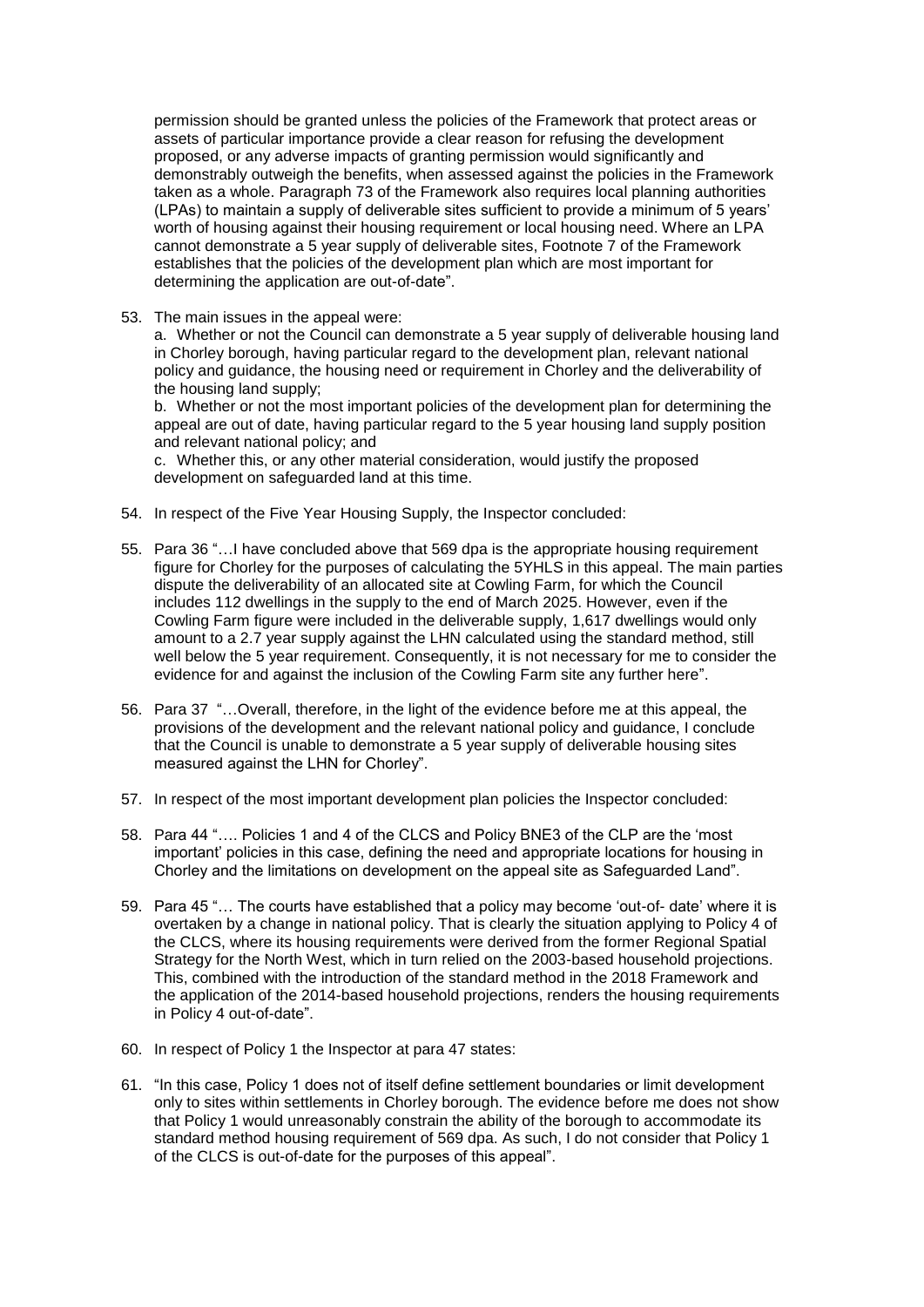- 62. In respect of Policy BNE3 the Inspector concluded:
- 63. Para 49 "….My conclusions on the 5YHLS above indicate that the restriction on the development of Safeguarded Land in Policy BNE3 is preventing the Council from being able to provide an adequate housing land supply, against its standard method LHN within the current plan period to 2026".
- 64. Para 50 "…..This is further supported by the fact that the emerging CLLP identifies all but one of the Areas of Safeguarded Land in Policy BNE3, including the appeal site, as site proposals to meet the borough's housing needs for the period 2021-2036. Whilst the emerging CLLP is at an early stage and the final selection of housing allocations will be determined through the local plan examination process, it clearly recognises that land currently safeguarded in Policy BNE3 for development needs beyond the end of the CLP plan period in 2026, may need to be released before then to meet a housing requirement based on the standard method LHN".
- 65. At Para 51 the Inspector concludes "In this case the 'basket' comprises Policies 1 and 4 of the CLCS and Policy BNE3 of the CLP. Although the overall spatial strategy for Central Lancashire in Policy 1 is not itself out-of-date, the policies establishing the amount of housing needed in Chorley borough and designating the appeal site as Safeguarded Land, so preventing it from contributing to those needs, are out-of-date. On this basis therefore, taken as a whole, I conclude that the 'most important' policies for determining this appeal are out-of-date".
- 66. At Para 98 the Inspector sets out "Paragraph 11(d) of the Framework is also an important material consideration in this case. I have concluded above that the most important policies for this decision are out-of-date, both on their own merits and because the Council is unable to demonstrate a 5YHLS against the standard method LHN for Chorley. As such the 'tilted balance' in paragraph 11(d) is engaged for this decision. This means that planning permission should be granted unless: i) the policies of the Framework that protect areas or assets of particular importance, as defined in Footnote 6, provide a clear reason for refusing the development proposed; or, ii) any adverse impacts of granting permission would significantly and demonstrably outweigh the benefits, when assessed against the policies of the Framework taken as a whole".

### The Memorandum of Understanding

- 67. The three councils of Chorley, Preston and South Ribble entered into a Memorandum of Understanding (MOU 1) in September 2017 and this document provided clear evidence of the close working relationship between the three authorities in plan-making, building on the extant Core Strategy and committing to the preparation of a new single Central Lancashire Local Plan, which is now progressing.
- 68. MOU1 reflected the single HMA across Central Lancashire and is a policy-on response to the findings of the Strategic Housing Market Assessment (SHMA published in 2017) which concluded that: 'the spatial distribution of need within the HMA varies depending on judgements made on projections. There has been an historical over-delivery of homes in Chorley relative to housing requirement policies, compared to an under-delivery in Preston and South Ribble'.
- 69. In May 2020, the three Councils approved an addendum to MOU2, entitled Joint Memorandum of Understanding & Statement of Co-operation Relating to the Provision and Distribution of Housing Land: Statement of Common Ground**.**
- 70. MOU2 aggregates the minimum annual Local Housing Need standard method figures for the three Local Planning Authorities and redistributes that housing need across the Central Lancashire area. The redistribution relies on evidence in the Central Lancashire Housing Study (March 2020) (CLHS) produced to inform the preparation of the Central Lancashire Local Plan. But it also seeks to provide an interim set of district level housing requirements,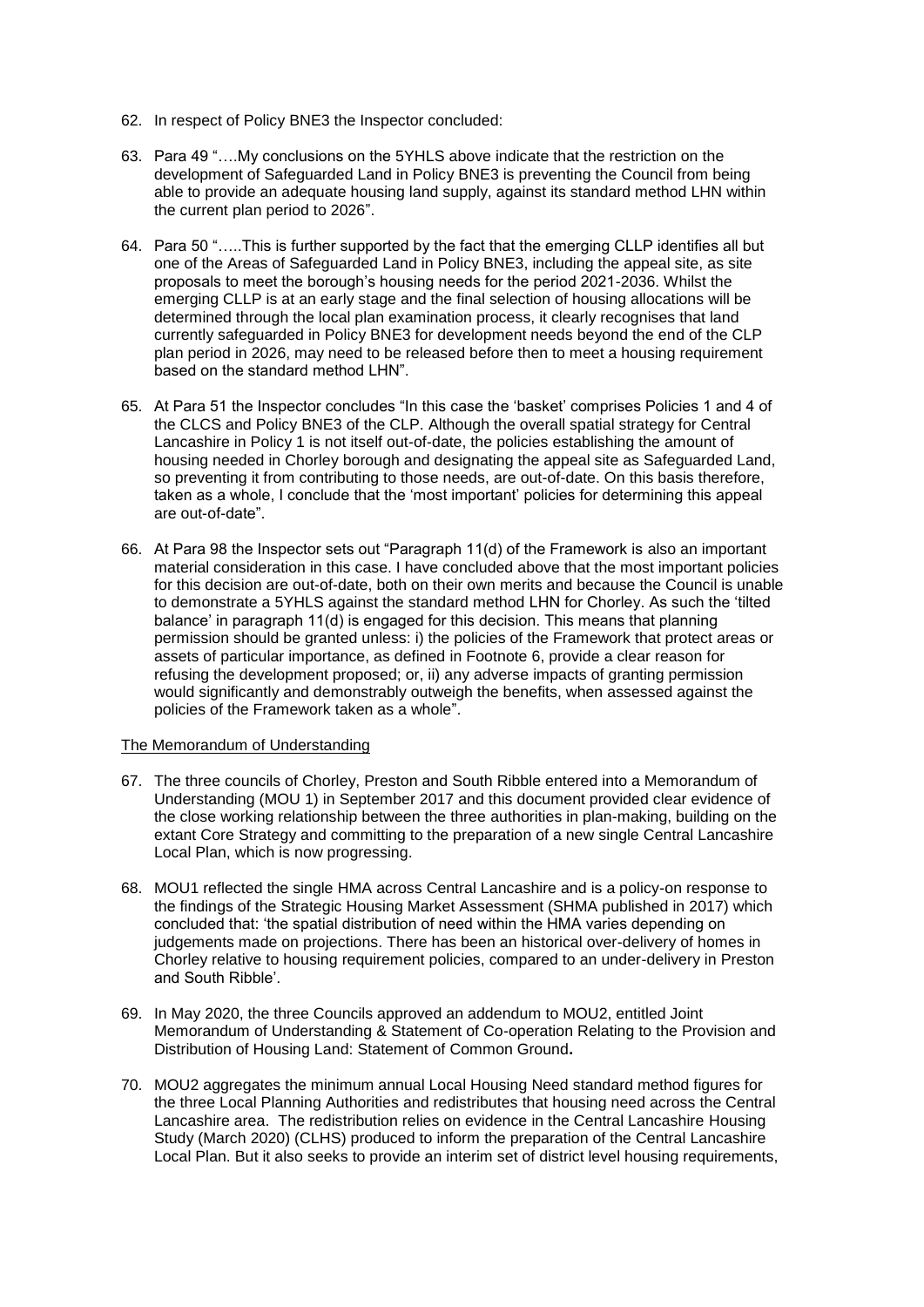which MOU2 states is 'to reflect the most sustainable pattern of development in the subregion' and 'to align with City Deal growth aspirations in Preston and South Ribble.

71. As at 1st April 2020, the application of the agreed distribution ratio to this aggregate figure results in the following requisite minimum housing requirements for each Central Lancashire authority:

| Preston:      | 404 dwellings pa   |
|---------------|--------------------|
| South Ribble: | 328 dwellings pa   |
| Chorley:      | 278 dwellings pa   |
| Total:        | 1,010 dwellings pa |

- 72. The Inspector for the Pear Tree Lane Inquiry considered the MOU and stated:
- 73. Para 23 "Whilst paragraph 2a-013 of the PPG does not prohibit LPAs in joint plan areas from relying on a redistribution of LHN figures to determine planning applications in advance of the adoption of their plans, this paragraph ostensibly applies to plan-making rather than decision-making. This is clear from the question it seeks to answer and its repeated references to spatial development strategies and policy-making. The national guidance on how housing need should be calculated for the purposes of decision-making is found in section 68 of the PPG on Housing supply and delivery".
- 74. Para 24 "The courts urge treating the PPG with considerable caution when there is a dispute about its interpretation, given that it is intended to be guidance not policy. However, the guidance in the PPG on calculating housing need and the 5YHLS for decision-making purposes mirrors the policy in paragraph 73 and footnote 37 of the Framework, that where the adopted housing requirement is more than 5 years old and the strategic housing policies need updating, as in Chorley, the 5YHLS will be measured against the LHN using the standard method".
- 75. Para 25 "The standard method was introduced into national policy in the 2018 Framework as the new baseline for assessing 5YHLS in the absence of an up to date plan, in order to incentivise LPAs to get plans in place. Therefore, it is reasonable to conclude that the guidance in paragraph 2a-013 of the PPG is not intended to allow for a redistribution of LHN in joint plan areas to provide the basis for calculating 5YHLS in decision-making in advance of that distribution being properly tested at examination and found sound. For the PPG to do so would run counter to the definition of LHN in the Framework and the clearly stated policy on the application of the standard method in decision-making".
- 76. Para 26 "Nevertheless, to date the courts have held that it is not unlawful for an LPA to rely on a housing requirement or an apportionment of housing need for decision-making purposes, even if this is not contained in an adopted plan. I recognise that the St Modwen and Oadby & Wigston judgements predate the standard method and the Harrogate judgement related to a planning permission granted before the latest version of the Framework made clear that LHN could only be calculated using an alternative approach in the context of preparing strategic policies. However, these judgements remain and establish the principle that an apportionment of housing need in an emerging joint plan can be a material consideration in decision-making. Therefore, I consider below the evidence for and against the apportioned housing need figure based on the analysis in MOU2 and the weight that should be attached to it."
- 77. In conclusion the Inspector stated:
- 78. Para 31 "…..Whilst MOU2 was the subject of consultation, it is evident that there are significant and substantive objections to the proposed redistribution of the LHN and the evidence which supports it, which remain outstanding and will need to be resolved, ultimately through the CLLP examination. The Court of Appeal has established that 'it is not for an Inspector on a S78 appeal to seek to carry out a sort of local plan process so as to arrive at a constrained housing requirement figure' ".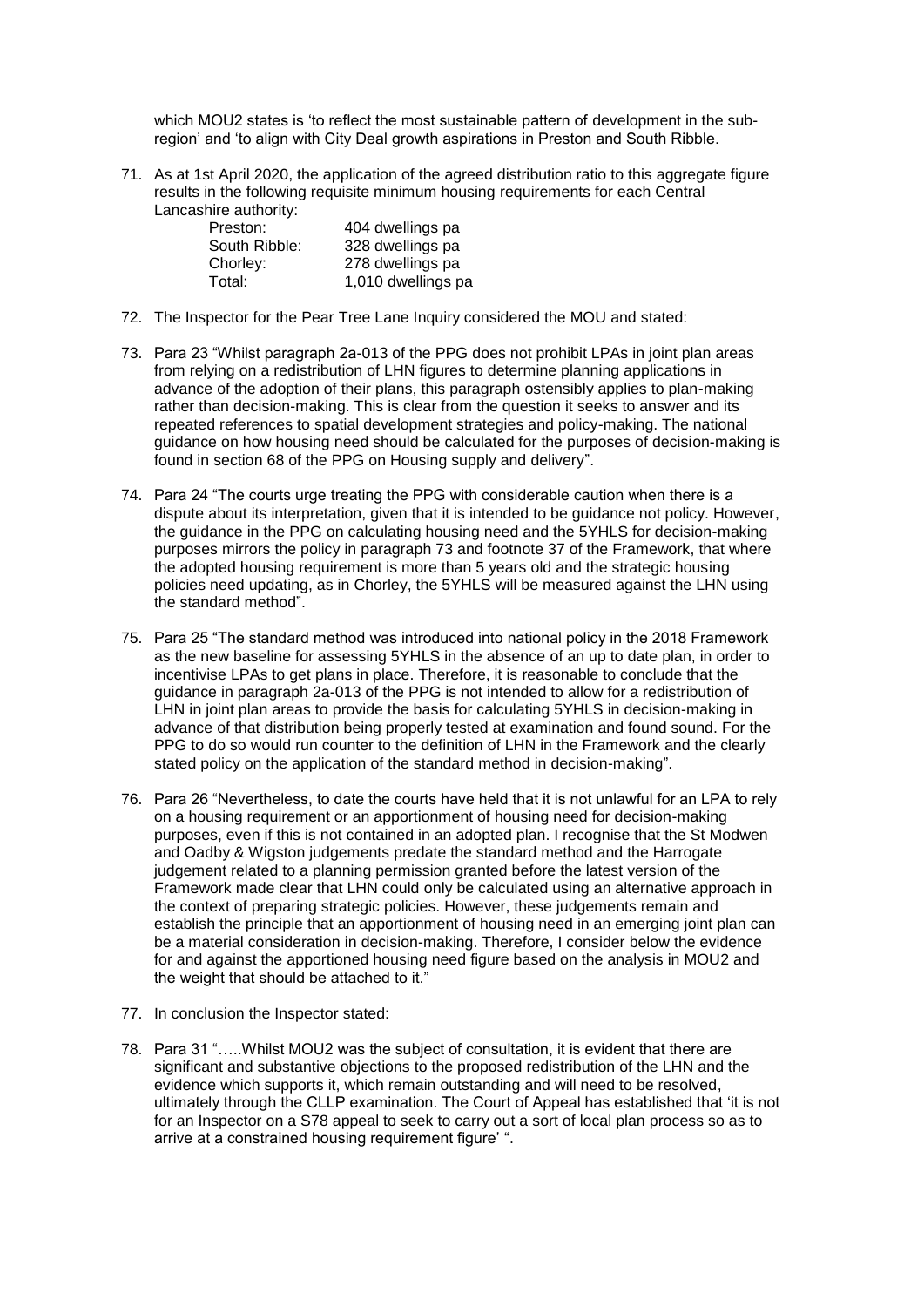- 79. Para 32 "….Paragraph 48 of the Framework allows weight to be given to policies in emerging plans, according to the stage of preparation, the extent to which there are unresolved objections and the degree of consistency to the Framework. This guides my assessment of the weight that can be given to a housing requirement based on the redistribution of LHN in MOU2, as a policy document which informs the emerging CCLP. The emerging plan is at a very early stage and carries limited weight in this appeal. Although the MOU2 redistribution is an agreed position by the LPAs, there are significant unresolved objections to the recommended figures, which may result in Chorley's apportionment being modified following examination. For these reasons and in the light of my consideration of the evidence submitted, I attach limited weight to the housing requirement figure for Chorley of 278 dpa in this appeal".
- 80. Para 33 "….However, full weight can be attached to the standard method LHN figure for Chorley, given that its value and use in this case are entirely consistent with the Framework and the PPG. Accordingly, I conclude that the figure of 569 dpa should be used for the purposes of calculating the 5YHLS in this appeal. This would also support the Government's objective, in paragraph 59 of the Framework, of significantly boosting the supply of homes".
- 81. Para 34 "…In reaching this view, I have had regard to the previous decision for the appeal site in 2017. Whilst the Inspector in that appeal applied a redistribution of the objectively assessed housing need (OAN) for Chorley based on the 2017 version of the MOU2 (MOU1) in order to calculate the 5YHLS, the apportionment in MOU1 aligned with the adopted CLCS, rather than an alternative arrangement. In addition, national policy on the calculation of 5YHLS at the time of that decision was very different, in that it predated the 2018 Framework and the introduction of the standard method. However, I also note that in the Chain House Lane appeal decision, which dealt with the draft version of MOU2 in the context of the new Framework and the standard method, the Inspector gave limited weight to the draft MOU2 and concluded that the standard method LHN figure for South Ribble should be used in that case. I have explained my reasoning for attaching limited weight to a housing requirement based on the redistribution of LHN in MOU2 in the light of the evidence before me in this case".

### Preston Withdrawal from the MOU

82. In light of the Pear Tree Lane, Euxton appeal decision Preston City Council withdrew from the MOU agreement on 4 November 2020.

# Chain House Lane, Whitestake, Preston Judgement 21 August 2020

83. The decision was quashed, in relation to the claimant's contentions in ground 5. A new Inquiry was held in March 2021.

### Land at Cardwell Farm, Garstang Road, Barton, Preston, PR3 5DR, APP/N2345/W/20/3258889 (9th March 2021)

- 84. The appeal was allowed and planning permission granted. The Inspector identified four main issues of which two had implications for Chorley. These are:
	- 1. Whether the Council can demonstrate a five-year supply of deliverable housing sites, having particular regard to the housing need or requirement for Preston; and,
	- 2. Whether paragraph 11 d) ii. of the Framework is engaged either by reason of a lack of a five-year supply of deliverable housing sites or because the most important policies for determining the appeal are out-of-date.
- 85. The Inspector concluded the following:

### **The review of the Core Strategy housing requirement via MOU1 and the 2017 SHMA is the only footnote review to have taken place.**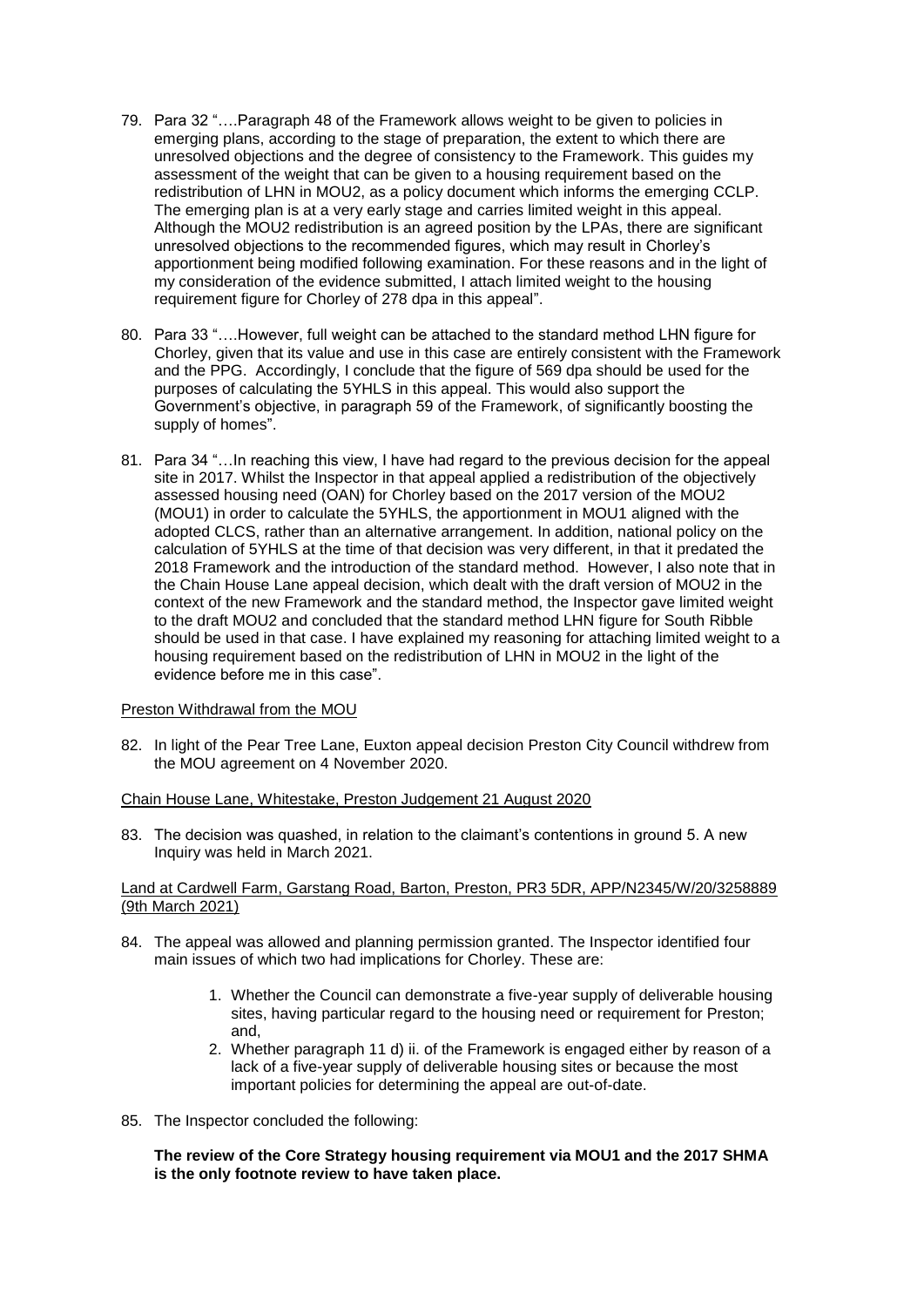Para 24 "….Paragraph 73 of the Framework requires that local planning authorities (LPA) should identify and update annually a supply of specific deliverable sites sufficient to provide a minimum of five years' worth of housing against their housing requirement set out in adopted strategic policies, or against their local housing need (LHN) where the strategic policies are more than five years old. Footnote 37 of the Framework indicates that where strategic policies have been reviewed and found not to require updating they should still be used as a basis for the housing requirement even if they are more than five years old".

Para 25 "…..Planning Practice Guidance3 (PPG) contains similar wording to Footnote 37 but also notes that the housing requirement figures identified in adopted strategic housing policies should be used for calculating the five-year housing land supply figure where the strategic housing policies have been reviewed within the last five years and found not to need updating. This wording in the PPG was introduced in July 2019. It followed on from wording contained in the 2018 version of the PPG which reflected the July 2018 Framework and the introduction of the standard method for calculating LHN".

Para 26 "…...Footnote 37 and the related PPG were introduced without any transitional arrangements. Therefore, the effect of national policy and guidance is that any review of the strategic housing requirement undertaken from July 2014 onwards which found the requirement not to require updating would amount to a 'Footnote 37 Review'. Whilst PPG is not policy, it does not depart from the Framework on this subject but seeks to assist with the time period whereby a review has currency".

Para 27 "….The development plan minimum housing requirement for Preston of 507 dwellings per annum (dpa) is set out in Policy 4 of the CLCS. This is out of a total requirement for Central Lancashire of 1,341 dpa. This requirement was set by adopted strategic policies which are more than five years old".

Para 28 "….However, in October 2017, some five years after the adoption of the CLCS, the Central Lancashire authorities of Preston, Chorley and South Ribble entered into a Joint Memorandum of Understanding and Statement of Co-operation relating to the provision of Housing Land (MOU1). MOU1 agreed that the housing requirement in the CLCS should be applied until the adoption of a replacement plan".

Para 29 "….MOU1 was informed by a Strategic Housing Market Assessment (SHMA) which indicated that, if each LPA were to meet its own Objectively Assessed Need, the total requirement for Central Lancashire would only exceed the Policy 4 requirement by some 20 dpa, albeit that different distributions would result depending on whether demographic or economic growth figures were used. The SHMA used the 2014-based household projections as the starting point for assessing housing need".

Para 30 ".....MOU1 noted that continuing to apply the CLCS housing requirement would, amongst other things, reflect the spatial pattern of development set out in Policy 1 of the CLCS, including directing housing growth to priority areas such as Cottam and North West Preston where land had been allocated to deliver significant new housing in accordance with the Preston, South Ribble and Lancashire City Deal; that site allocations had been determined to meet the spatial pattern of development in the CLCS; that the CLCS requirement reflects the high levels of containment for both travel to work and housing market areas (HMA); and that the Policy 1 apportionment would help to address net outmigration from Preston to other parts of the HMA. That the Policy 4 figures were based on the defunct North West Regional Spatial Strategy and had a baseline date of 2003 were not factors that were referred to in MOU1 and, therefore, on the face of it were not given much weight".

Para 31 "…..Although it was entered into before the publication of the 2018 Framework, the Council and the appellant agree that MOU1, supported by evidence in the SHMA, was a 'Footnote 37 review'. Based on the information before me, I see no reason to take a different view".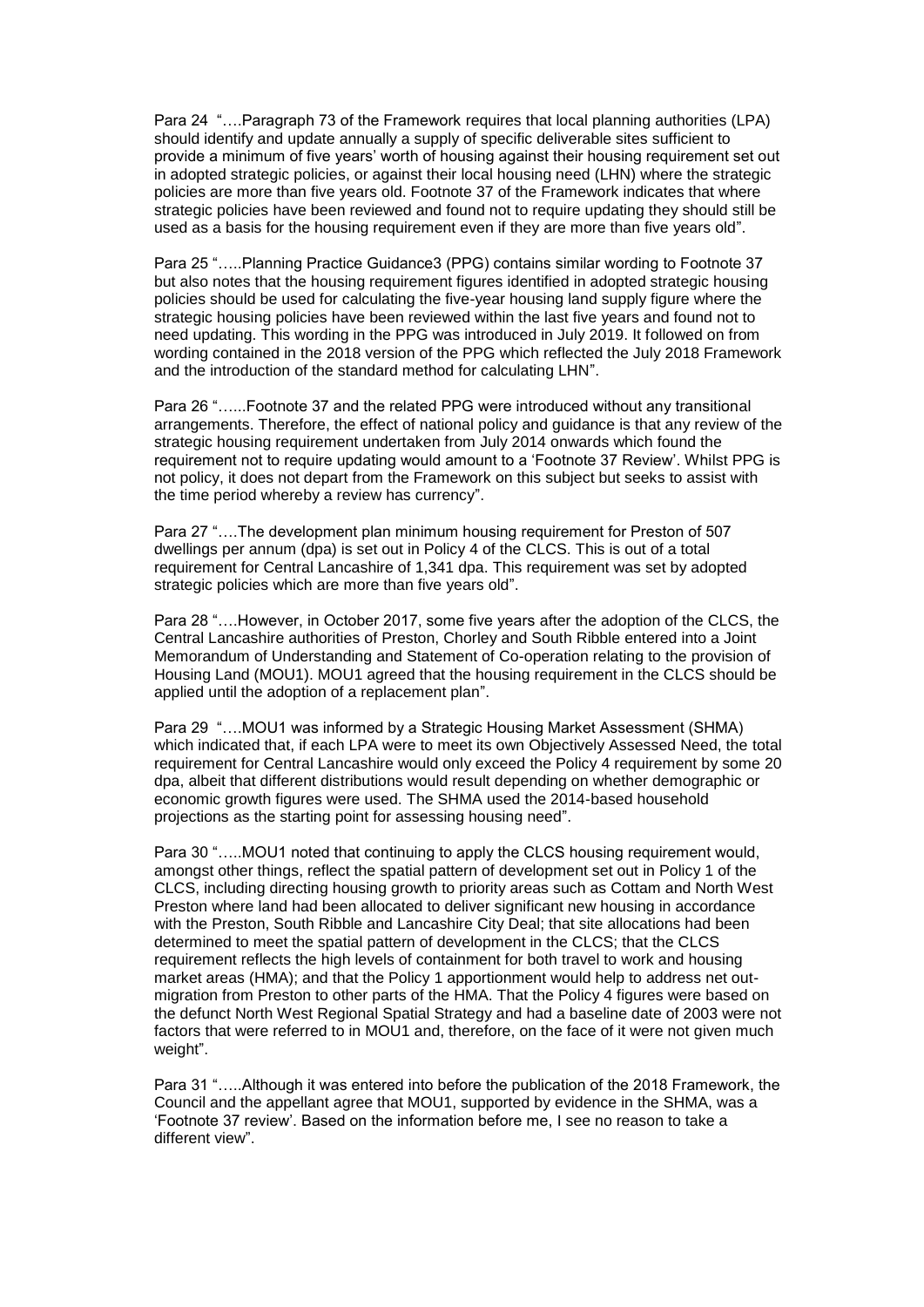### **The decision of Preston to revert to standard method after withdrawal from MOU2 did not constitute a review and was not a robust process.**

Para 32 "……However, the Council considers that matters have moved on from MOU1. MOU1 included a clause whereby the document was to be reviewed no less than every three years but would also be reviewed when new evidence that renders the MOU out of date emerges. It is more than three years since MOU1 was entered into. The Council points to the introduction of the standard method for assessing LHN as being a significant change in circumstances. If the LHN figure is used, Preston would be required to deliver 250 dpa".

Para 33 "…….Footnote 37 and PPG do not indicate whether, once reviewed and found not to require updating, the development plan housing requirement can be reviewed again outside the formal local plan process. However, the implications of paragraphs 31-33 of the Framework is that it is anticipated that relevant strategic policies will need updating through a new local plan or partial review of a local plan rather than through a 'review of a review'. That said, it seems to me that there may be justification to revert to LHN even if the requirement had been previously reviewed and found not to require updating. However, the decision to depart from the findings of a review undertaken in the last five years would need to be supported by a robust process".

Para 34 "……In this respect the Central Lancashire LPAs entered into a second Memorandum of Understanding in April 2020. This was augmented by a Statement of Common Ground in May 2020 reflecting a slight change in LHN housing numbers for April 2020. However, for the purposes of this decision the changes are not significant, and I will refer to these documents collectively as MOU2".

Para 35 "…..MOU2 took into account the Central Lancashire Housing Study (CLHS), published in March 2020. The CLHS was commissioned to inform the review of the CLCS. However, the CLHS did not assess housing need in the way the SHMA did. It focused on LHN as a basis for the housing requirement, not on whether to plan for a higher level of need. In addition to findings in relation to affordable and other specific housing needs, it recommended that, pending the adoption of a new local plan, LHN should be used as a basis for assessing five-year housing supply but that the LHN should be redistributed such that Preston's requirement would be 404 dpa. However, the recommendations did not appear to consider that a Footnote 37 review had already been carried out, and started with the assumption that the LHN should be used as the basis for the housing requirement".

Para 36 "….As a result, MOU2 sought not to use solus LHN figures or retain the CLCS requirement but redistribute the LHN figures across the Central Lancashire LPAs. The veracity of MOU2 was tested at an inquiry in the summer of 2020 relating to a development of up to 180 dwellings at Pear Tree Lane, Euxton, Chorley. The Inspector in his decision gave limited weight to the figure for Chorley derived from MOU2 because it was outside the local plan process. He noted that PPG allows the housing requirement for a joint plan making authority to be distributed across the plan area but this should be done through the plan making process, not through decision-making. I agree with this analysis and that Footnote 37 effectively provides two principal options for an LPA housing figure, either the adopted strategic policy requirement or the LHN".

Para 37 "…The Inspector agreed that the LHN figure should be used for Chorley. However, it appears that the option of using the CLCS requirement was not put to him. The only reference to MOU1 in his decision is in relation to a previous appeal for the Pear Tree Lane site in 2017. In other words, it was not argued that MOU1 still had currency as a Footnote 37 review".

Para 38 "…Up to December 2019 Preston continued to use the CLCS requirement for the purposes of assessing its five-year housing land supply. This was in the knowledge of the longevity of the CLCS requirement and the fact that it was based on calculating need in accordance with the 2012 Framework. However, following an appeal decision relating to Chain House Lane, South Ribble, where the Inspector concluded that MOU1 did not constitute a Footnote 37 review and that LHN should be used, the Council decided to use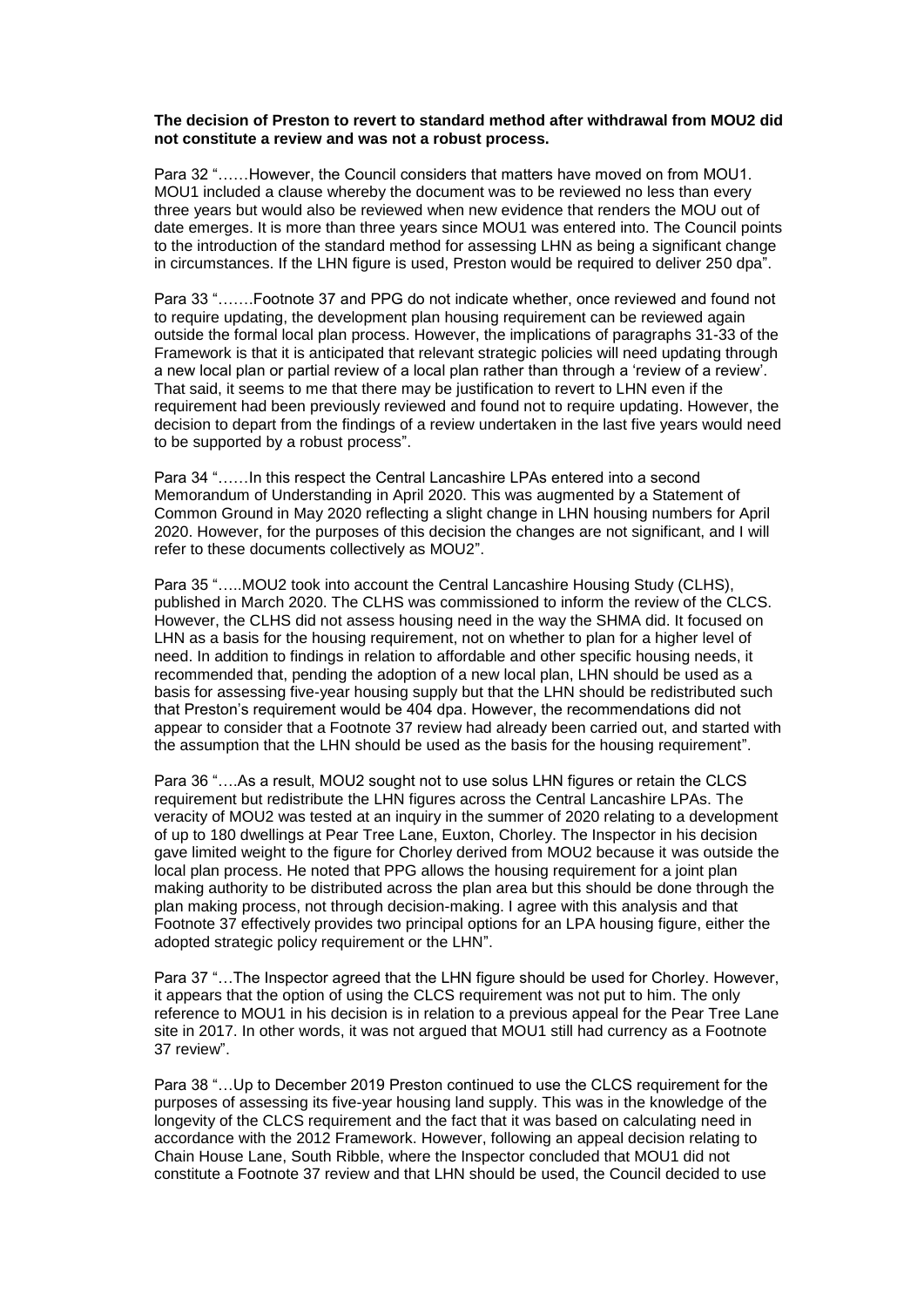the LHN figure. However, the Chain House Lane decision was quashed in the High Court. The judge found that the Inspector's reasoning for concluding that MOU1 was not a review was inadequate".

Para 39 "….Subsequently, following the Pear Tree Lane decision, the Council withdrew from MOU2 because the Inspector 'has attributed limited weight to the MOU in determining the appeal.' The Council's decision does not indicate on what basis the housing requirement or the five-year supply will be derived as an alternative to MOU2, albeit it is noted that the Central Lancashire LPAs are in the process of reviewing the Local Plan which will consider the matter of distribution of housing".

### **Policy 4 should be used for the purposes of assessing whether there is a minimum of five years' worth of housing against the housing requirement.**

Para 40 "…..Pulling this chain of events together, to my mind the review of the CLCS housing requirement through MOU1 is the only Footnote 37 review that has been undertaken. The decision to revert to the LHN figure after withdrawal from MOU2 did not constitute such a review as it has not followed a robust process. The factors set out in paragraph 30 above are still relevant today. In addition, the higher housing requirement derived from the CLCS would deliver more affordable housing. Therefore, Policy 4 of the CLCS should be used for the purposes of assessing whether there is a minimum of five years' worth of housing against the housing requirement".

### **Based on the CLCS requirement of 507 dpa and factoring in past under-supply and a 5% buffer, there would be a 4.95 years supply of housing land.**

### **For the above reasons, the Council cannot demonstrate a five-year supply of deliverable housing sites, having regard to the housing requirement for Preston.**

86. The Inspector concluded that the adverse impacts of the proposed development relating to the conflict with the development strategy and effects on character and appearance would not significantly and demonstrably outweigh the considerable economic and significant social benefits.

### Summary - the tilted balance

- 87. Paragraph 11 d (ii) of The Framework essentially comes into play whereby the most important policies for determining an application are out of date, then planning permission should be granted unless any adverse impacts of doing so would significantly and demonstrably outweigh the benefits, when assessed against the policies in the Framework taken as a whole.
- 88. Whilst the Inspector accepted that there would be some limited harm to the character and appearance of the area, in terms of benefits, provision of new housing would bring construction supply chain jobs, places for economically active to live, increased local spend and greater choice in the market. The affordable homes would be a benefit and the proposal would boost supply, therefore he attached moderate weight to the economic benefits and significant to the social benefits. He concluded the adverse impacts of the proposed development relating to the conflict with the development strategy and effects on character and appearance would not significantly and demonstrably outweigh the considerable economic and significant social benefits.
- 89. Taking account of the Cardwell decision para 42 relating to Preston's housing supply the calculation for Chorley is:
- 90. At 1st April 2020 there was a total supply of 1,617 (net) deliverable dwellings which is a 11.2 year deliverable housing supply over the period 2020 – 2025 based on the annual housing requirement of 144 dwellings which includes a 5% buffer and takes into account the previous oversupply.
- 91. The tilted balance is not, therefore, engaged.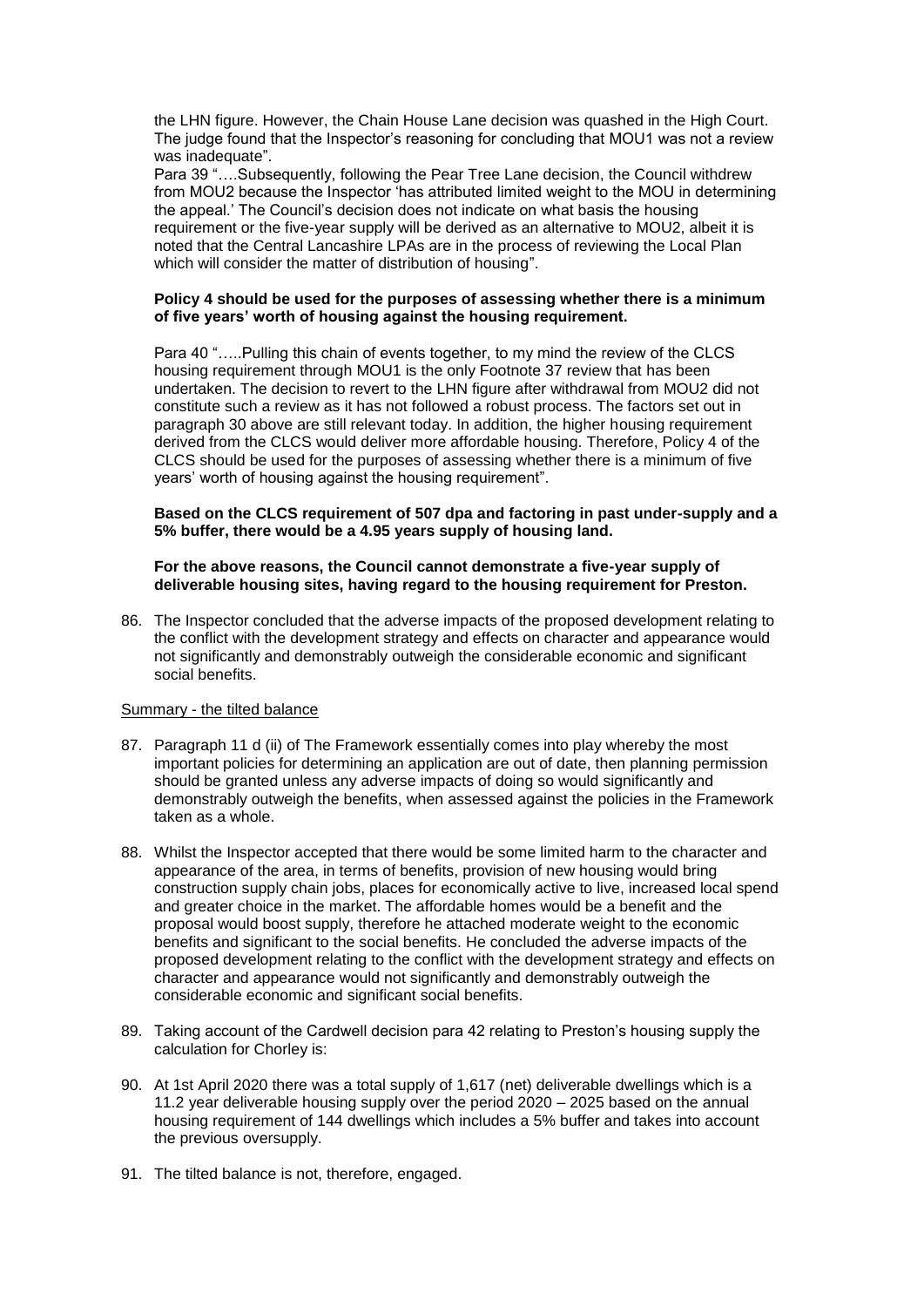### Emerging Central Lancashire Local Plan

- 92. The assessment of Safeguarded Land is being undertaken as part of a comprehensive review of the Central Lancashire Local Plan. This assessment process will ensure that the most suitable areas of Safeguarded Land are released, if required, and brought forward for development where appropriate, thereby minimising harm to Green Belt boundaries. Granting planning permission on safeguarded land outside that process means that the opportunity is not taken to ensure that the decisions taken are least harmful.
- 93. There is a total of 11 Safeguarded Land sites designated in the Chorley Local Plan (which includes the Euxton Lane appeal site and adjacent area forming site BNE3.9 Policies Map 1, Chorley Borough). The assessment should not be carried out ad-hoc through the development management process, rather as part of a holistic Strategic Housing Economic Land Availability Assessment and sustainability appraisal process. The new Local Plan will cover the whole single housing market area.
- 94. The wider safeguarded area BNE3.3 was included in the Issues and Options consultation for the Central Lancashire Local Plan (CLLP) under site reference 19C227x. Public consultation on this document was carried out between November 2019 to February 2020.
- 95. This application is for proposed development of the western part of the safeguarded area. The wider safeguarded area will be considered as part of development of the CLLP, which will allow for the future of the safeguarded area to be considered as a whole. This will allow for matters such as open space provision and affordable housing provision to be considered as part of the wider area.

## Central Lancashire Local Plan: Site Assessment work

- 96. Three call for sites exercises have been completed to date for the Central Lancashire Local Plan. The results from call for sites 1 and 2 were consulted on as part of the Issues and Options Consultation which ran between November 2019 and February 2020, during this time, a further window was opened for additional site suggestions (Call for sites 3).
- 97. Detailed work to assess the sites commenced in February 2021 following completion of Level 1 Strategic Flood Risk Assessment (SFRA). This being undertaken in line with Strategic Housing and Economic Land Availability Assessment (SHELAA) methodology.
- 98. Officers in Chorley, South Ribble and Preston Councils finished their initial assessment of the sites in January 2021, and their findings have been collated by the Central Lancashire Local Plan (CLLP) Team into the SHELAA database. The CLLP Team are now starting to assess the sites in detail to look at their suitability. This work will also include undertaking Integrated Assessment (IA) and Habitats Regulation assessment (HRA) and viability assessment of the sites, and will bring in findings of the SFRA as well as consultation responses on the specific sites from Statutory Consultees and local residents.
- 99. The direction of growth and development of a spatial strategy for the area is also in early development, with the Councils starting to look at the level of growth likely to be needed over the plan period and how the plan should look to direct this. There is still considerable work to be done on this, including testing the emerging options in terms of transport and other infrastructure needs as they develop.
- 100. It is important to note that until all these stages of work have been completed, no decision on sites to be taken forward through the Central Lancashire Local Plan can be made.
- 101. When considering the acceptability of the principle of the development and taking in account the above factors as set out in this section, the proposed development is unacceptable as a matter of principle, in planning policy terms**.**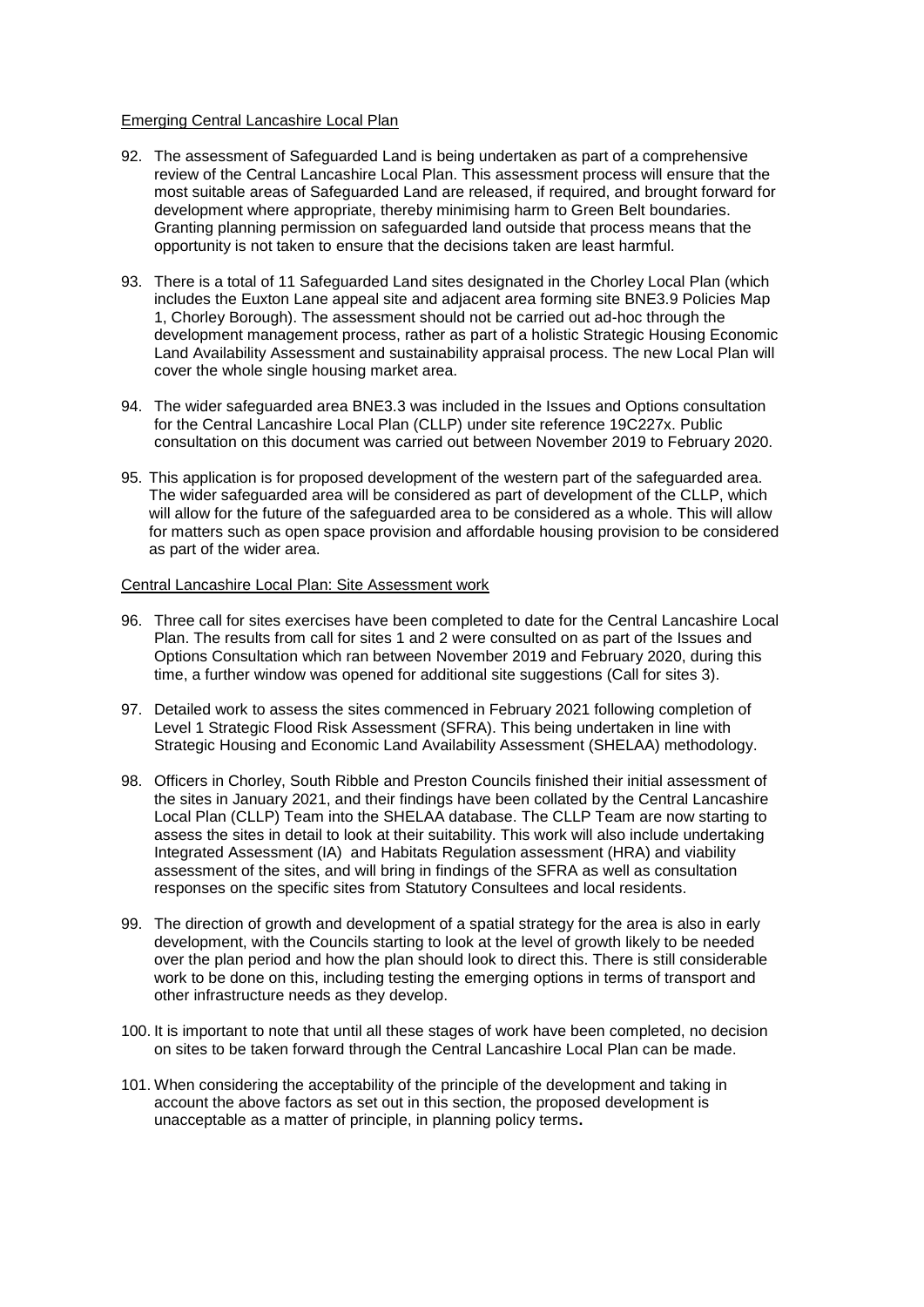102. Notwithstanding this, it is necessary to consider whether there are any other material considerations that would outweigh the non-compliance with the development plan and identify any resultant harm.

#### Impact on ecological interests

- 103. *Policy BNE9 (Biodiversity and Nature Conservation) of the Chorley Local Plan 2012 – 2026 stipulates that Biodiversity and Ecological Network resources will be protected, conserved, restored and enhanced; and that priority will be given to, among other things, protecting, safeguarding and enhancing habitats for European, nationally and locally important species. The policy also requires, among other things, that where there is reason to suspect that there may be protected habitats/species on or close to a proposed development site, the developer will be expected to carry out all necessary surveys in the first instance; planning applications must then be accompanied by a survey assessing the presence of such habitats/species and, where appropriate, make provision for their needs.*
- 104. The application includes an Ecological Survey and Assessment, which updates the previous survey work undertaken on the site. The latest survey found the site largely unchanged since the original survey in 2017, with the impacts of development broadly similar.
- 105. The Greater Manchester Ecology Unit (GMEU) have reviewed this latest survey report and confirm that the survey has been undertaken by an experienced ecological consultancy whose work is known to the Ecology Unit. Overall the survey found the site to have some ecological interest, although none of the habitats present were species rich.
- 106. The ecology report makes a number of recommendations for the retention and protection of ecological features and species on site. These include protection of hedgerows, trees and scrub (paragraph 5.1.21-5.1.4) and nesting birds (5.3.1- 5.3.2). The best way to ensure that these measures are followed would be through a construction management plan. It is, therefore, recommended that a condition reflecting BS 42020:2013 be attached to any permission requiring that no development shall take place (including demolition, ground works, vegetation clearance) until a construction environmental management plan (CEMP: biodiversity) has been submitted to and approved in writing by the local planning authority.
- 107. It is also important that the lighting design of the development once occupied does not result in any additional light pollution. There are records of bat roosts in some of the properties along Carrington Road and these bats are likely to use the hedge lines on the application site to reach the Leeds Liverpool Canal to the north. It is, therefore, recommended that a condition requiring a lighting design strategy for biodiversity be attached to any permission, if granted.
- 108. The survey found Japanese knotweed on the site. It is, therefore, recommended that a condition be attached to any permission, if granted requiring that an invasive non-native species protocol be submitted to and approved by the local planning authority, detailing the containment, control and removal of Japanese knotweed.
- 109. Aside from the road access into the site, the boundary hedgerows and trees should be retained and enhanced as part of any landscaping scheme submitted with a reserved matters application. The survey also makes recommendations for measures for biodiversity enhancement, in line with the requirements of the Framework, for birds (5.3.3-5.3.6), habitat connectivity (5.18), bats (5.4.1-5.4.2) and landscape planting (5.5). It is, therefore, recommended that a condition be attached to any grant of planning permission that full details of biodiversity enhancement measures be submitted with any reserved matters application.
- 110. The scheme also proposes to retain and enhance an area in the north of the site for biodiversity. It is recommended that an Ecological Enhancement and Management Plan for this area be submitted with any reserved matters application. These details should include measures for long term monitoring, funding and details of the responsible party.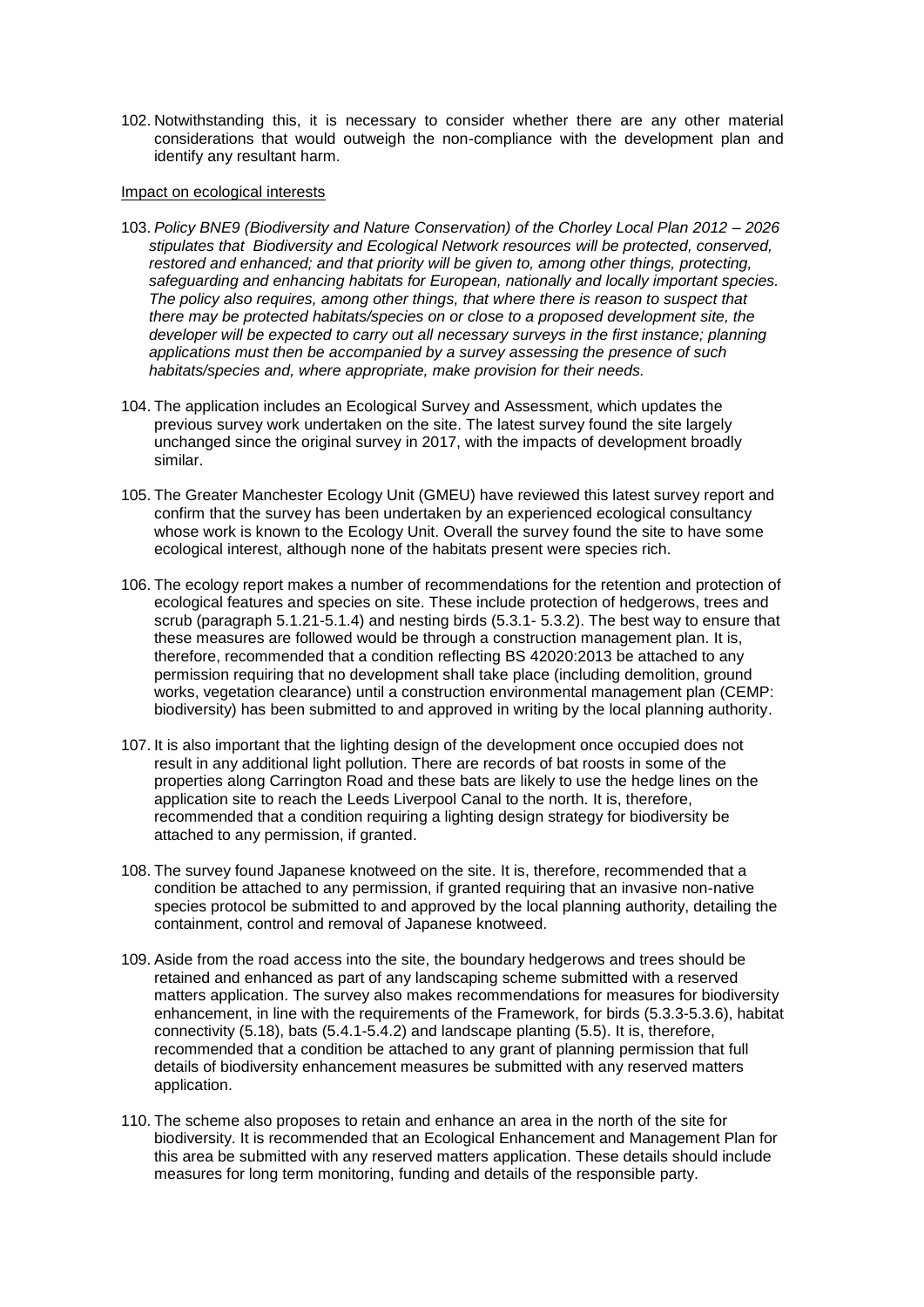111. The proposed development is considered to be in line with policy BNE9 of the Chorley Local Plan 2012-2026 at this stage and subject to the provision of appropriate details at reserved matters stage or prior to commencement.

#### Highway safety

- 112. *Policy BNE1 (Design Criteria for New Development) of the Chorley Local Plan 2012 -2026 stipulates that planning permission will be granted for new development, including extensions, conversions and free standing structures, provided that the residual cumulative highways impact of the development is not severe and it would not prejudice highway safety, pedestrian safety, the free flow of traffic, and would not reduce the number of on-site parking spaces to below the standards stated in Site Allocations Policy – Parking Standards, unless there are other material considerations which justify the reduction.*
- 150. *Policy ST1 (New provision of Footpaths, Cycleways, Bridleways and their associated facilities in existing networks and new development) stipulates that new development and highways and traffic management schemes will not be permitted unless they include appropriate facilities for pedestrian, cycle parking facilities, and /or cycle routes. The policy requires, among other things, that proposal should provide for facilities for pedestrians and cyclists to facilitate access on foot and by bicycle to nearby residential, commercial, retail, educational and leisure areas, where appropriate; and additional footpaths, bridleways and cycleway routes between the countryside and built up areas where appropriate.*
- 113. Highway safety and access issues have been the main concern expressed by residents during the consultation period. Lancashire County Council is the Local Highway Authority that manages and maintains the highway network in Lancashire and promotes safe travel and developments in accessible and sustainable locations within the county. As such, at certain stages in the planning process Chorley Council formally seeks the views of the County Council as a statutory consultee to assist in making an informed decision about proposed development. Lancashire County Council Highway Services have noted that there are very few changes from the previously refused application and state that their responses of 9 June 2017 and 19 September 2018 to the refused planning applications, 17/00411/OUTMAJ and 18/00863/OUTMAJ still hold for the current proposal, shown on indicative site plan, 1667-02 (Oct 20). On this plan, the footways have been provided to widths of 2.0m and as such are acceptable.
- 114. Lancashire County Council Highway Services have provided a detailed response that addressed the concerns expressed by residents in their response of 9 June 2017, which concluded that the development is acceptable in principle, subject to a number of conditions.
- 115. On the matters of parking provisions policy ST4 'Parking Standards' of the Chorley Local Plan 2012-2026 requires that proposals for development will need to make parking provision in accordance with the standards set out in Appendix A of the Local Plan. Appendix A identifies the Council's minimum parking standards for new development. It is not currently known how many bedrooms would be provided within each dwelling. It is, however, considered that there is sufficient room on-site for the provision of parking spaces to accord with policy ST4 at reserved matters stage and their provision could be required by planning condition.
- 116. The Framework is clear at paragraph 109 that development should only be prevented or refused on transport grounds where the residual cumulative impacts of development are severe. There is no evidence to demonstrate a severe cumulative impact in this instance, and in the absence of any objections from the local highway authority the proposal is considered to be acceptable in line with policies BNE1 and ST4 of the Chorley Local Plan 2012 -2026 at this stage.
- 117. However, the application site only includes a small part of the overall safeguarded land allocation and, therefore, results in a piecemeal and disjointed approach to the proposal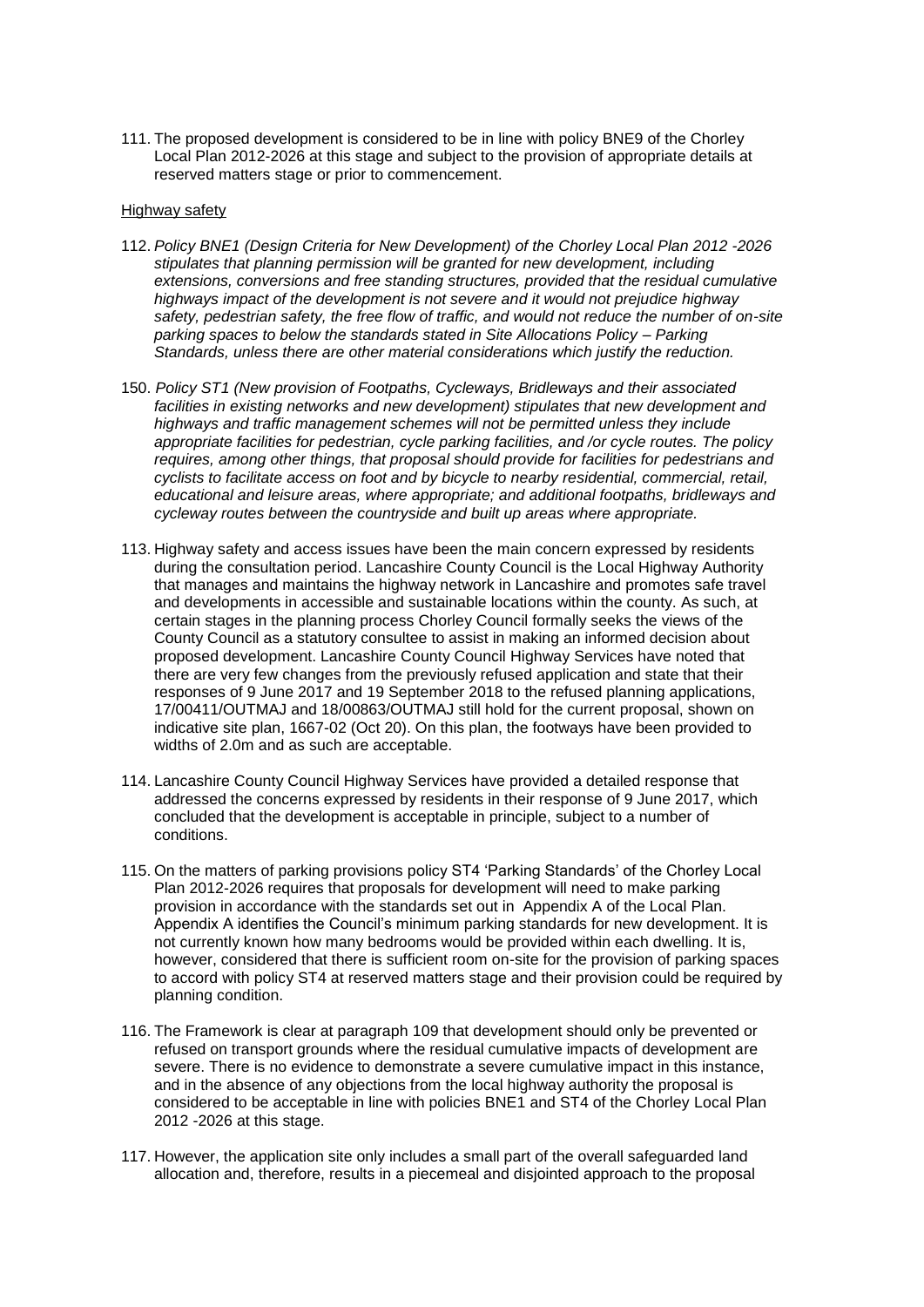and the wider site, which does not enable the development of a cohesive network of footpath and cycle links across the site and between the developed areas of Adlington to the south west of the canal and the wider footpath network and amenities to the north east of the canal. This contributes to an isolated form of development that does not integrate well with the wider urban area and perpetuates a lack of connectivity between the area of Adlington to the south west of the canal and the urban areas and transport links to the north east.

### Impact on the character and appearance of the area

- 118. *Policy BNE1 (Design Criteria for New Development) of the Chorley Local Plan 2012 -2026 stipulates that planning permission will be granted for new development, including extensions, conversions and free standing structures, provided that, among other things, the proposal does not have a significantly detrimental impact on the surrounding area by virtue of its density, siting, layout, building to plot ratio, height, scale and massing, design, orientation and use of materials; that the layout, design and landscaping of all elements of the proposal, including any internal roads, car parking, footpaths and open spaces, are of a high quality and respect the character of the site and local area; and that the proposal would not have a detrimental impact on important natural habitats and landscape features such as historic landscapes, mature trees, hedgerows, ponds and watercourses. In some circumstances where on balance it is considered acceptable to remove one or more of these features, then mitigation measures to replace the feature/s will be required either on or off-site.*
- 119. *Policy BNE10 (Trees) Stipulates, among other things, that proposals that would result in the loss of trees, woodland areas or hedgerows which make a valuable contribution to the character of the landscape, a building, a settlement or the setting thereof will not be permitted. Replacement planting will be required where it is considered that the benefit of the development outweighs the loss of some trees or hedgerows.*
- 120. *Core Strategy policy 17 seeks to ensure that the design of new buildings takes into account the character and appearance of the local area, including among other things, linking in with surrounding movement patterns and not prejudicing the development of neighbouring land; and protecting existing landscape features and natural assets.*
- 121. The application seeks outline planning permission for up 25no. dwellings, with the illustrative masterplan showing a new access road proposed on Carrington Road, on the western edge of the site. It is anticipated that the dwellings would be a range of types and sizes including larger and smaller homes, arranged around two internal cul-de-sacs with one turning head each. The location of the access is a detailed matter and, whilst the layout is indicative it demonstrates one way in which a layout can be achieved, whilst following from this defined access point.
- 124.When considering any development proposal, the Council must be mindful of the National Planning Policy Framework (The Framework) that states that the Government attaches great importance to the design of the built environment and good design is a key aspect of sustainable development. The Framework also states that planning policies and decisions should aim to ensure that developments (amongst other things) will function well and add to the overall quality of the area, not just for the short term but over the lifetime of the development.
- 122. Chorley Council plans positively for the achievement of high quality and inclusive design for all development, including individual buildings, public and private spaces and wider area development schemes and seeks to create well-mixed and integrated developments, which avoid segregation and have well-planned public spaces that bring people together and provide opportunities for physical activity and recreation. The provision of connective footpaths and pedestrian permeability through the wider site is an important aspiration for the development of the site when considering the acceptability of the principle of the development.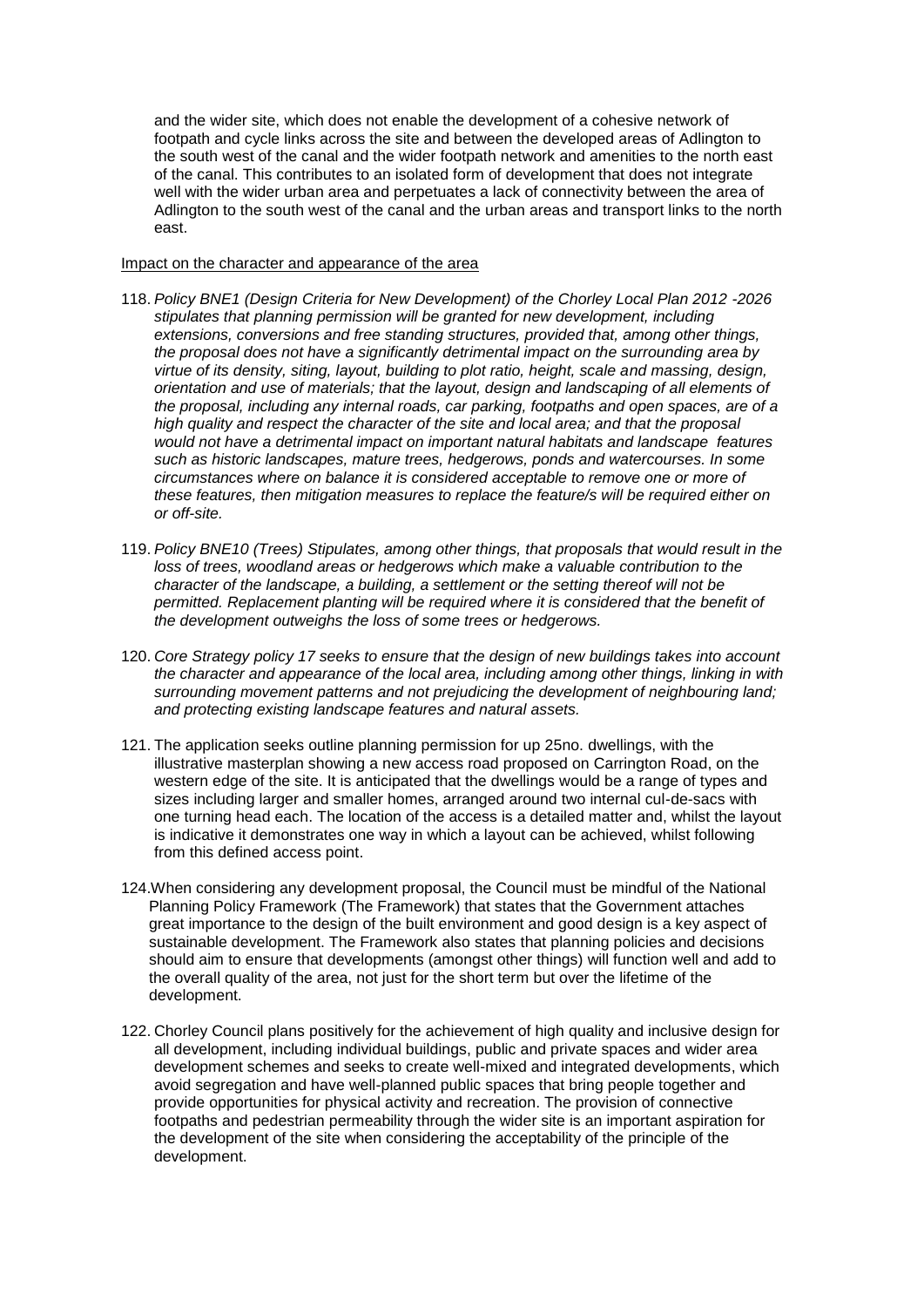- 123. The application is accompanied by a submitted illustrative masterplan which fails to achieve this aspiration as it does not consider the wider site allocation as a whole or indeed its key features and characteristics, but provides a piecemeal and disjointed approach to the proposal and the wider site. The Council would expect a comprehensive masterplan.
- 124. The layout, appearance, scale and landscaping aspects of the proposal do not form part of this outline application and would follow at any reserved matters stage. From the indicative layout plan submitted, it is considered that adequate residential curtilage would be provided with adequate space for parking and general amenity. It is considered that the dwellings could be designed without detriment to the appearance of the site or the character of the streetscene. Nevertheless, this could only be fully assessed at reserved matters stage.

### Amenity

- 125. *Policy BNE1 (Design Criteria for New Development) of the Chorley Local Plan 2012 -2026 stipulates that planning permission will be granted for new development, including extensions, conversions and free standing structures, provided that, where relevant to the development the proposal would not cause harm to any neighbouring property by virtue of overlooking, overshadowing, or by creating an overbearing impact; and that the proposal would not cause an unacceptable degree of noise disturbance to surrounding land uses.*
- 126. It is considered that the dwellings could be designed without detriment to residential amenity.
- 127. Any impacts during the construction phase would be temporary and suitable mitigation measures could be imposed by a planning condition, for example, through a Construction Environmental Management Plan.
- 128. In light of the above, it is considered that sufficient information has been provided for the council to be satisfied that the proposed development could comply with policy BNE1 of the Chorley Local Plan 2012 – 2026 at any reserved matters stage.

### Drainage and flood risk

- 129. *Core Strategy Policy 29 (Water Management) seeks to improve water quality, water management and reduces the risk of flooding in a number of ways including, among other things, appraising, managing and reducing flood risk in all new developments.*
- 130. The applicant has provided a flood risk assessment (FRA) and drainage strategy with the planning submission. This demonstrates that the site is at low risk of flooding from all sources and that attenuation would be required within the surface water drainage system to achieve the necessary flow rates.
- 131. Under the Flood and Water Management Act 2010 the Lead Local Flood Authority at Lancashire County Council (LLFA) is the responsible 'risk management authority' for managing 'local' flood risk, which refers to flooding or flood risk from surface water, groundwater or from ordinary watercourses. The LLFA is a statutory consultee for major developments with surface water drainage, under the Town and Country Planning (Development Management Procedure) (England) Order 2015.
- 132. The LLFA have assessed the scheme based on the current extent of the knowledge of the LLFA and information provided with the application at the time of their response. Specifically the LLFA identifies at section 6.0 of the flood risk assessment (October 2020, Ref: 30257/SRG) that this states that infiltration will not be feasible on site due to the presence of superficial deposits of Glacial Till. The variable nature of such deposits and the scale and resolution of BGS mapping records mean that a desk study is not sufficient to rule out infiltration as a drainage mechanism in this case. Consequently, site investigations will still be required to confirm infiltration rates and groundwater levels in accordance with industry guidance.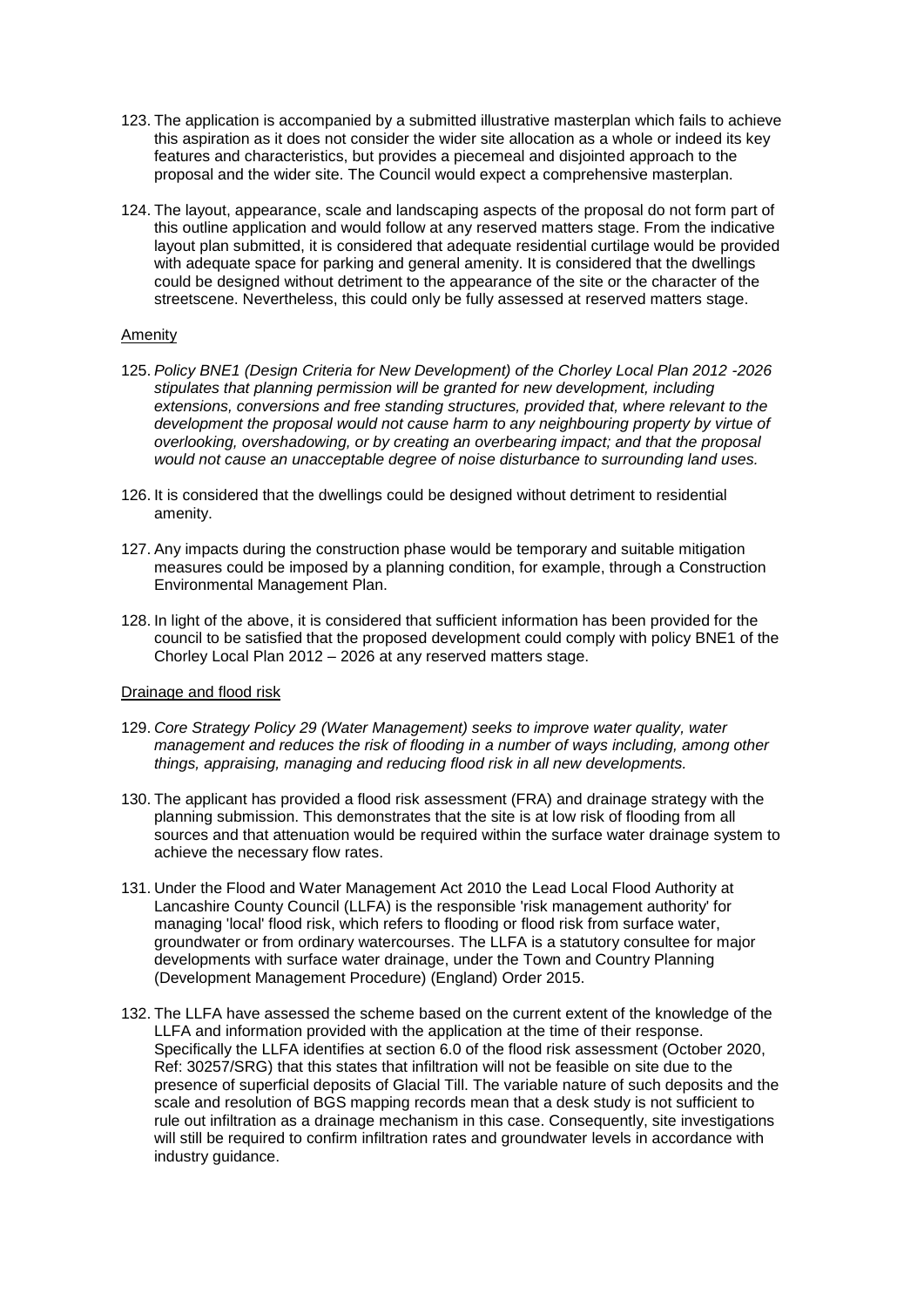- 133. The LLFA has no objection to the proposed development subject to the inclusion of conditions requiring the following:
	- The development permitted by this planning permission shall be carried out in accordance with the principles set out within the flood risk assessment (October 2020, Ref: 30257/SRG).
	- No development shall commence in any phase until a detailed, final surface water sustainable drainage strategy for the site has been submitted to, and approved in writing by, the local planning authority
	- No development shall commence until details of how surface water and pollution prevention will be managed during each construction phase have been submitted to and approved in writing by the local planning authority.
	- No building on any phase (or within an agreed implementation schedule) of the development hereby permitted shall be occupied until a Verification Report and Operation and Maintenance Plan for the lifetime of the development, pertaining to the surface water drainage system and prepared by a suitably competent person, has been submitted to and approved by the Local Planning Authority.

### Affordable housing

134. Core Strategy policy 7 sets down the approach to the delivery of affordable and special needs housing:

*"Subject to such site and development considerations as financial viability and contributions to community services, to achieve a target from market housing schemes of 30% in the urban parts of Preston, South Ribble and Chorley and of 35% in rural areas on sites in or adjoining villages….…"*

*"Aside from rural exception sites the minimum site size threshold will be 15 dwellings (0.5 hectares or part thereof) but a lower threshold of 5 dwellings (0.15 hectares or part therefore) is required in rural areas."*

135. The adopted Central Lancashire Affordable Housing Supplementary Planning Document provides additional information on the delivery of affordable housing, with paragraph 34 stating:

*"The size of development should not be artificially reduced to reduce or eliminate the affordable housing requirement as set out in the Core Strategy and at page 5 of this document, for example by sub-dividing sites or reducing the density of all of part of a site."*

- 136. However, the Framework requires that affordable housing should only be sought for residential developments that are major developments (10 or more dwellings). The affordable housing threshold in rural areas of 5 dwellings in Core Strategy Policy 7 has, therefore, now been replaced by the Framework threshold of 10 dwellings.
- 137. In accordance with Core Strategy Policy 7, 30% of the dwellings are required to be affordable. This equates to 8no. dwellings. 70% (6) of these should be social rented and 30% (2) should be shared ownership.
- 138. The applicant is proposing 35% affordable housing (9no. dwellings) which exceeds the requirements of Core Strategy Policy 7.
- 139. The house types to be provided would be determined at the reserved matters stage.
- 140. This would need to be secured through a Section 106 legal agreement if the application was approved.

### Public open space

141. Policy HS4A and HS4B of the Chorley Local Plan 2012 – 2026 - Open Space Requirements in New Housing Developments explains that all new housing developments will be required to make provision for open space and recreation facilities, where there are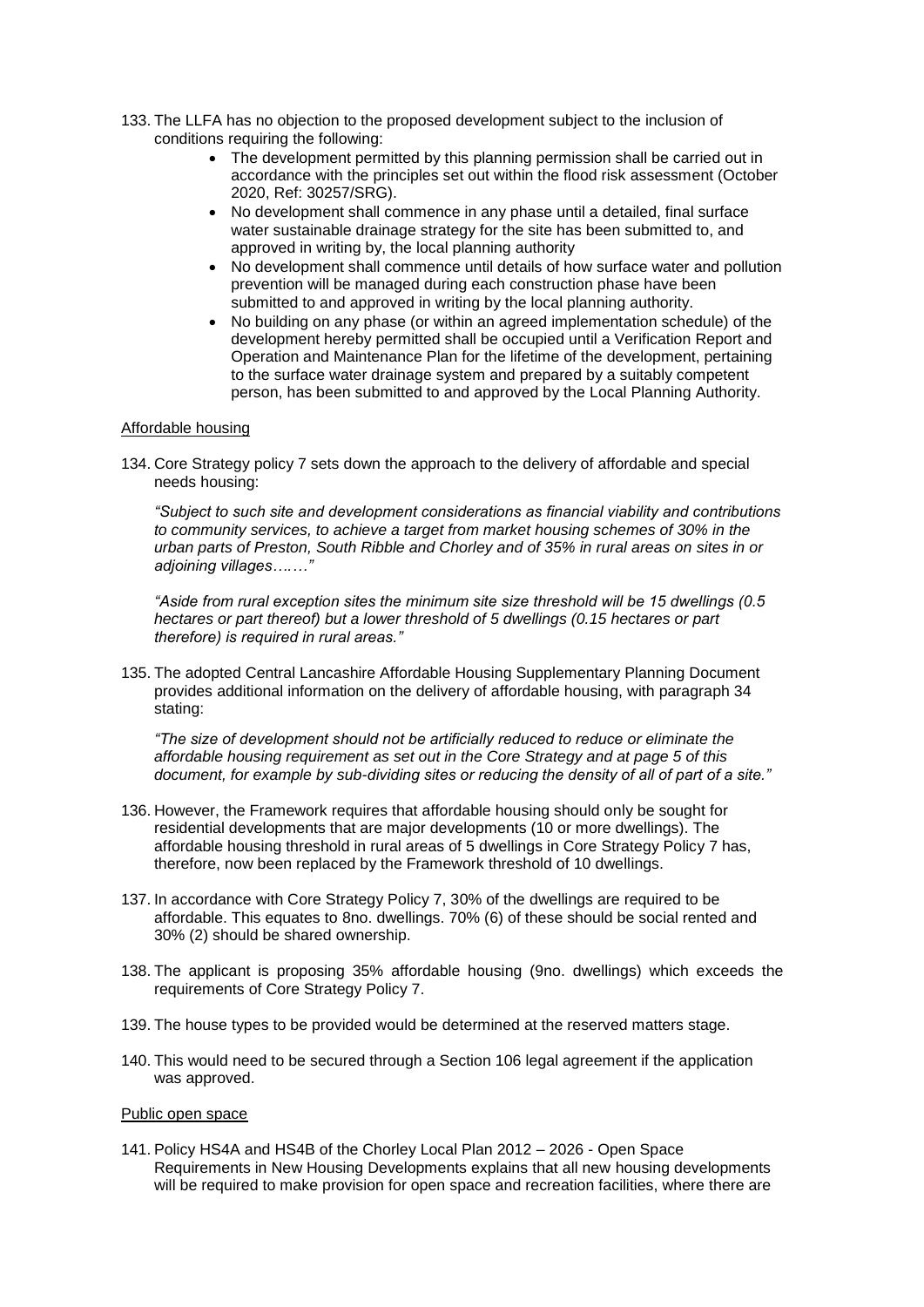identified local deficiencies in the quantity, accessibility or quality and/or value of open space and recreation facilities. The requirements for the proposed development are as follows:

*Amenity Greenspace:*

142. Local Plan Policy HS4A sets a standard of 0.73 hectares per 1,000 population.

143. There is currently a surplus of provision in Adlington and Anderton in relation to this standard and the site is within the accessibility catchment (800m) of an area of amenity greenspace. A contribution towards new provision in the ward is therefore not required from this development. However there are areas of amenity greenspace within the accessibility catchment that are identified as being low quality and/or low value in the Open Space Study (sites ref: 1968 Rear of Chapel Street/ Park Road, Adlington; 2013 Adjacent Fairview Drive, Heath Charnock; and 1298 Rear of Chester Place/ Croston Avenue, Adlington). A contribution towards improvements to these sites is therefore required from this development. The amount required is £140 per dwelling.

#### *Provision for children/young people:*

144. Local Plan Policy HS4A sets a standard of 0.08 hectares per 1,000 population.

145. There is currently a deficit of provision in Adlington and Anderton in relation to this standard, a contribution towards new provision in the ward is therefore required from this development. The amount required is £134 per dwelling.

#### *Parks and Gardens:*

146. There is no requirement to provide a new park or garden on-site within this development.

147. The site is within the accessibility catchment (1,000m) of parks/gardens that are identified as being low quality and/or low value in the Open Space Study (sites ref: 2018 Leonard Fairclough Memorial Gardens, Adlington; and 1744 War Memorial Garden, Railway Road, Adlington), a contribution towards improving these sites is therefore required. The amount required is £1,467 per dwelling.

#### *Natural and Semi-Natural Greenspace:*

- 148. There is no requirement to provide new natural/semi natural greenspace on-site within this development.
- 149. The site is within the accessibility catchment (800m) of areas of natural/semi-natural greenspace that are identified as being low quality and/or low value in the Open Space Study (site ref: 1852 Rear of Outterside Avenue, Adlington), a contribution towards improving these sites is therefore required. The amount required is £557 per dwelling.

#### *Allotments:*

- 150. There is no requirement to provide allotment provision on site within this development.
- 151. The site is within the accessibility catchment (10 minutes' drive time) of a proposed new allotment site at HW5.3 – Harrison Road, Adlington. A contribution towards new allotment provision is therefore required from this development. The amount required is £15 per dwelling.

#### *Playing Pitches:*

- 152. A Playing Pitch Strategy was published in June 2012 which identifies a Borough wide deficit of playing pitches but states that the majority of this deficit can be met by improving existing pitches. A financial contribution towards the improvement of existing playing pitches is therefore required from this development. The Playing Pitch Strategy includes an Action Plan which identifies sites that need improvements. The amount required is £1,599 per dwelling.
- 153. The total financial contribution required from this development is as follows: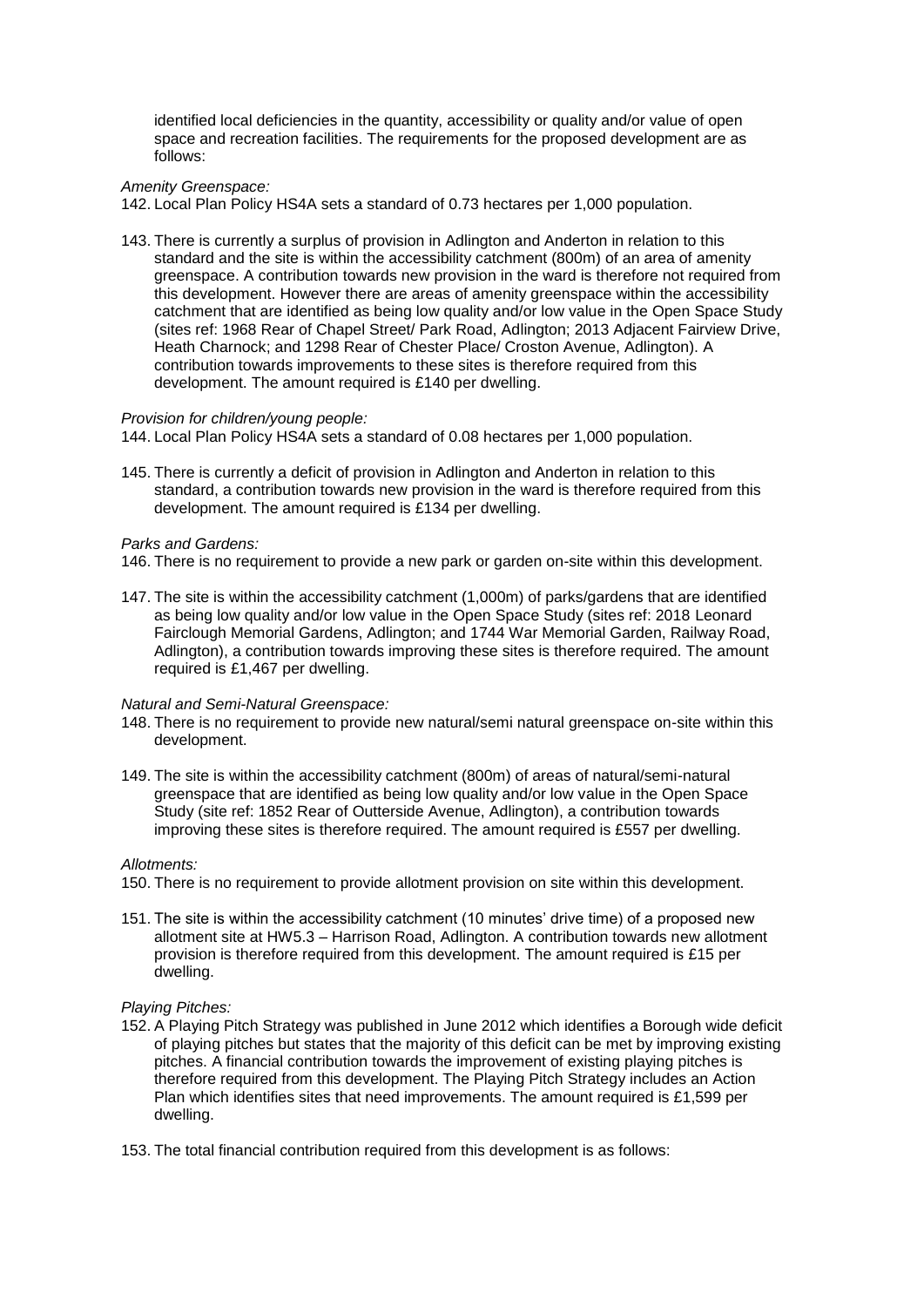| Amenity greenspace     | $= £3,500$  |
|------------------------|-------------|
| Equipped play area     | $= £3,350$  |
| Parks/Gardens          | $= £36,675$ |
| Natural/semi-natural   | $= £13,925$ |
| Allotments             | $=$ £375    |
| <b>Playing Pitches</b> | $= £39,975$ |
| Total                  | $= £97,800$ |

154. A financial contribution of £97,800 would be required and this would need to be secured through a Section 106 legal agreement if the application was approved.

#### **Sustainability**

155. Policy 27 of the Core Strategy requires all new dwellings to be constructed to Level 4 of the Code for Sustainable Homes or Level 6 if they are commenced from 1<sup>st</sup> January 2016. It also requires sites of five or more dwellings to have either additional building fabric insulation measures or reduce the carbon dioxide emissions of predicted energy use by at least 15% through decentralised, renewable or low carbon energy sources. The 2015 Deregulation Bill received Royal Assent on Thursday 26th March 2015, which effectively removes Code for Sustainable Homes. The Bill does include transitional provisions which include:

*"For the specific issue of energy performance, local planning authorities will continue to be able to set and apply policies in their Local Plans which require compliance with energy performance standards that exceed the energy requirements of Building Regulations until commencement of amendments to the [Planning and Energy Act 2008](http://www.legislation.gov.uk/ukpga/2008/21/contents) in the Deregulation Bill 2015. This is expected to happen alongside the introduction of zero carbon homes policy in late 2016. The government has stated that, from then, the energy performance requirements in Building Regulations will be set at a level equivalent to the (outgoing) Code for Sustainable Homes Level 4. Until the amendment is commenced, we would expect local planning authorities to take this statement of the government's intention into account in applying existing policies and not set conditions with requirements above a Code Level 4 equivalent."*

*"Where there is an existing plan policy which references the Code for Sustainable Homes, authorities may continue to apply a requirement for a water efficiency standard equivalent to the new national technical standard, or in the case of energy a standard consistent with the policy set out in the earlier paragraph in this statement, concerning energy performance."*

156. Given this change, instead of meeting the code level, the dwellings should achieve a minimum dwelling emission rate of 19% above 2013 Building Regulations in accordance with the above provisions. This can be controlled by a condition.

#### Education

- 157. Central Lancashire Core Strategy policy 14 (Education) seeks to provide for education requirements in a number of ways including asking developers to contribute towards the provision of school places where their development would result in or worse a lack of capacity at existing schools.
- 158. Lancashire County Council, as the Education Authority, seek to secure financial contributions towards any additional school places required as a result of new housing development in order to mitigate the impact upon the education infrastructure which new housing developments may have.
- 159. The latest information available at this time is based upon the 2021 School Census and resulting projections. Based upon the latest assessment, LCC would require a contribution for 4 secondary school places, however, no primary places are required.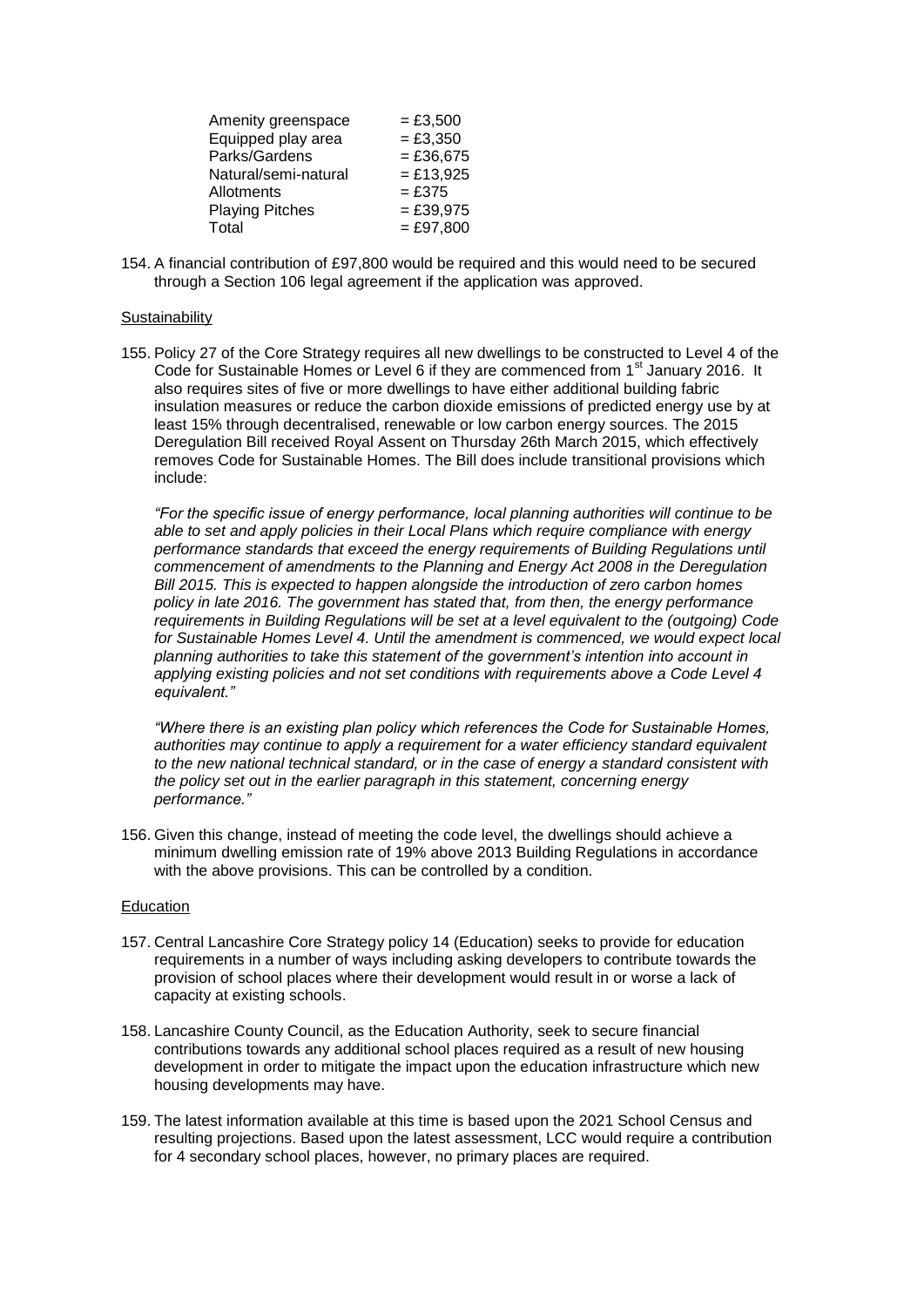- 160. Calculated at the current rates, this would result in a claim of: 4no. Secondary places: £92,247.00
- 161. This assessment represents the current position on 25th March 2021.
- 162. A financial contribution of £92,247.00 is required and this would need to be secured through a Section 106 legal agreement if the application was approved.

### Employment skills provision

- 163. The Central Lancashire Employment Skills Supplementary Planning Document (SPD) was adopted in September 2017. The SPD introduces Employment Skills Statements and provides clarity as to how this requirement relates to the relevant policies set out in the Core Strategy and Local Plan as well as the guidance set out in the Framework. The SPD goes on to state that one of Central Lancashire's priorities is to encourage economic growth within Central Lancashire that benefits the people and businesses in the three boroughs. The SPD seeks to;
	- increase employment opportunities by helping local businesses to improve, grow and take on more staff
	- help businesses to find suitable staff and suppliers, especially local ones
	- improve the skills of local people to enable them to take advantage of the resulting employment opportunities
	- help businesses already located in Central Lancashire to grow and attract new businesses into the area
- 164. The SPD requires development over certain thresholds to be accompanied by an Employment and Skills Statement to ensure the right skills and employment opportunities are provided at the right time. This is to the benefit of both the developer and local population and covers the following areas:
	- Creation of apprenticeships/new entrants/graduates/traineeships
	- Recruitment through Job Hub and Jobcentre plus and other local employment vehicles.
	- Work trials and interview guarantees
	- Vocational training (NVQ)
	- Work experience (14-16 years, 16-19 years and 19+ years) (5 working days minimum)
	- Links with schools, colleges and university
	- Use of local suppliers
	- Supervisor Training
	- Management and Leadership Training
	- In house training schemes
	- Construction Skills Certification Scheme (CSCS) Cards
	- Support with transport, childcare and work equipment
	- Community based projects
- 165. It is, therefore, recommended that a condition requiring an employment and skills plan is attached to any grant of planning permission.

### Benefits of the scheme

166. The Council considers that the adopted housing land supply policies are up to date, therefore the proposal is contrary to the development plan. Paragraph 12 of the Framework states "Where a planning application conflicts with an up-to-date development plan […] permission should not usually be granted. Local planning authorities may take decisions that depart from an up-to-date development plan, but only if material considerations in a particular case indicate that the plan should not be followed."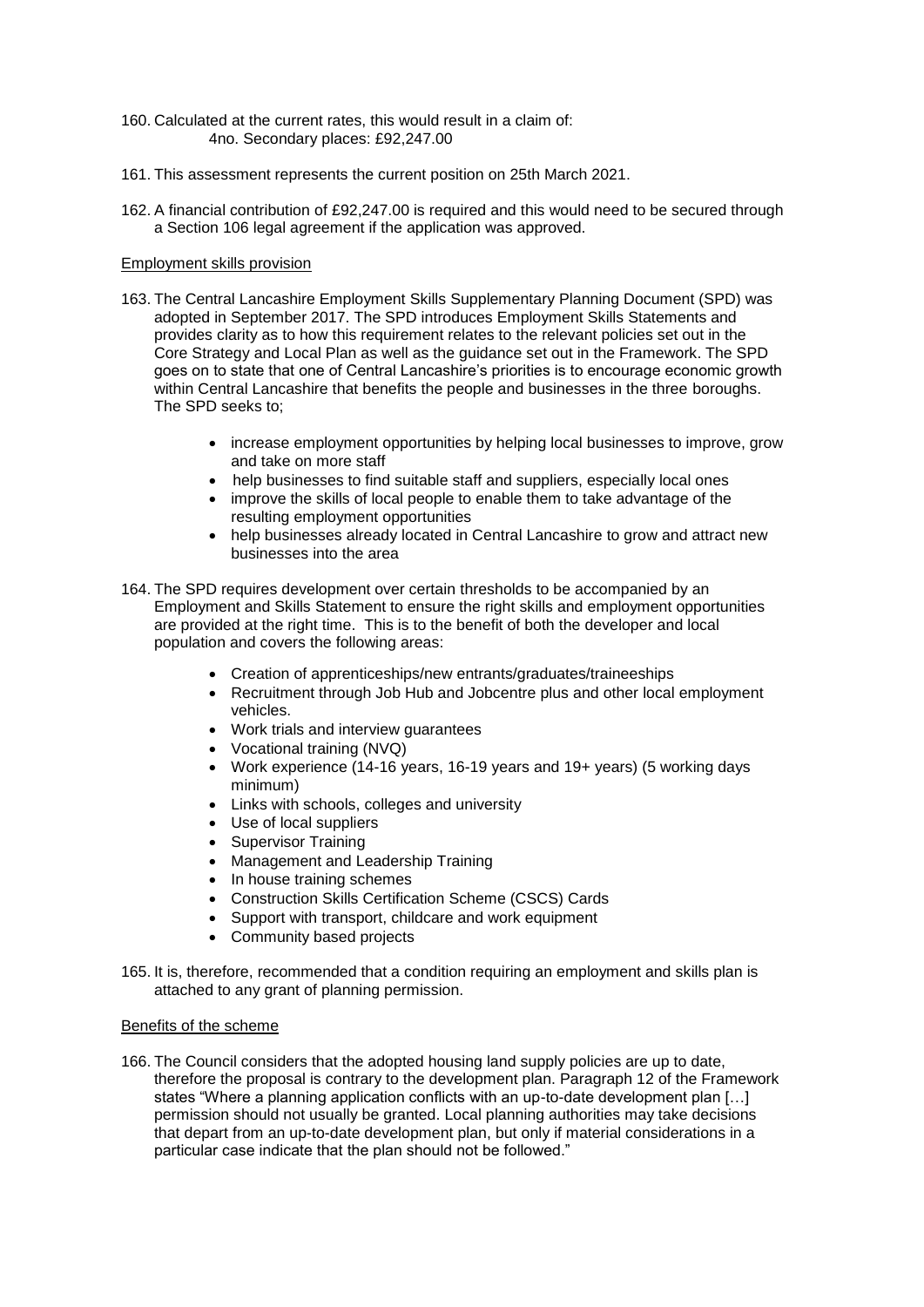167. In this instance it has been identified that the proposed development is contrary to the polices of the development plan. It is therefore important to consider the proposal in the round. In accordance with Section 38(6) the decision maker should consider whether there are material factors that indicate that the development should be granted despite being contrary to policy. To this end the applicant has identified a number of planning benefits of the proposed development, which are considered below.

### *Social*

- 168. The applicant has identified several planning benefits of the proposed development, and states that Chorley Council has a substantial shortfall in the deliverable supply of housing, including affordable housing, which the application site would make a significant contribution to meeting.
- 169. However, to develop the site now would be premature and place further pressure on future land supply. In order to inform future housing need including types and tenures, there is an emerging suite of evidence that will support a robust local plan for the next 15 -20 years. There is no need to deliver this site now, rather it should await the evaluation and outcome of the Central Lancashire Local Plan Review process. Accordingly, this is not a material consideration, which justifies the early release of this site.

### *Environmental*

170. The development proposal includes the provision of formal and informal open space. A commuted sum for off site provision/improvement of playing pitches and natural/seminatural greenspace will also be required. The provision of green infrastructure, open space and recreation facilities is of moderate benefit as it is a policy requirement (HS4A) rather than a benefit of the proposal.

#### *Economic*

- 171. The developer states there will be a benefit of securing economic growth through the creation of jobs in the construction industry and the additional trade future occupiers of the proposed development will bring for local businesses.
- 172. The economic benefits of the proposal carry little weight in justifying development of safeguarded land because they are generic and arise equally (pro rata) from the development of land that is not safeguarded. The proposals are likely to result in increased spend in the local area, and we consider this carries moderate weight.
- 173. The proposals also have a number of temporary benefits associated with the construction phase such as employment opportunities, indirect spend and new homes bonus funding. Due to their temporary nature we consider these attract some moderate weight.
- 174. The Council does not regard increased council tax receipts as a benefit of the development as this is essential to cover the increased demand for Council services that the development would generate and is, therefore, a neutral factor.
- 175. There are no evident economic benefits that this development would provide that would not be generated by the residential development of land that is not safeguarded. It is not allocated for housing in the development plan and, therefore, such growth has not been accounted for in plan-making including developing the supporting evidence for future strategic infrastructure such as transport, education and training, open space and recreation, and, employment and skills.
- 176. The benefits advanced by the applicant are moderate in the weight that can be attributed to them as a whole and do not result in factors either individually or collectively that would indicate that the development should be granted despite being contrary to policy.

# Community Infrastructure Levy (CIL)

177. The Chorley CIL Infrastructure Charging Schedule provides a specific amount for development. The CIL Charging Schedule was adopted on 16 July 2013 and charging